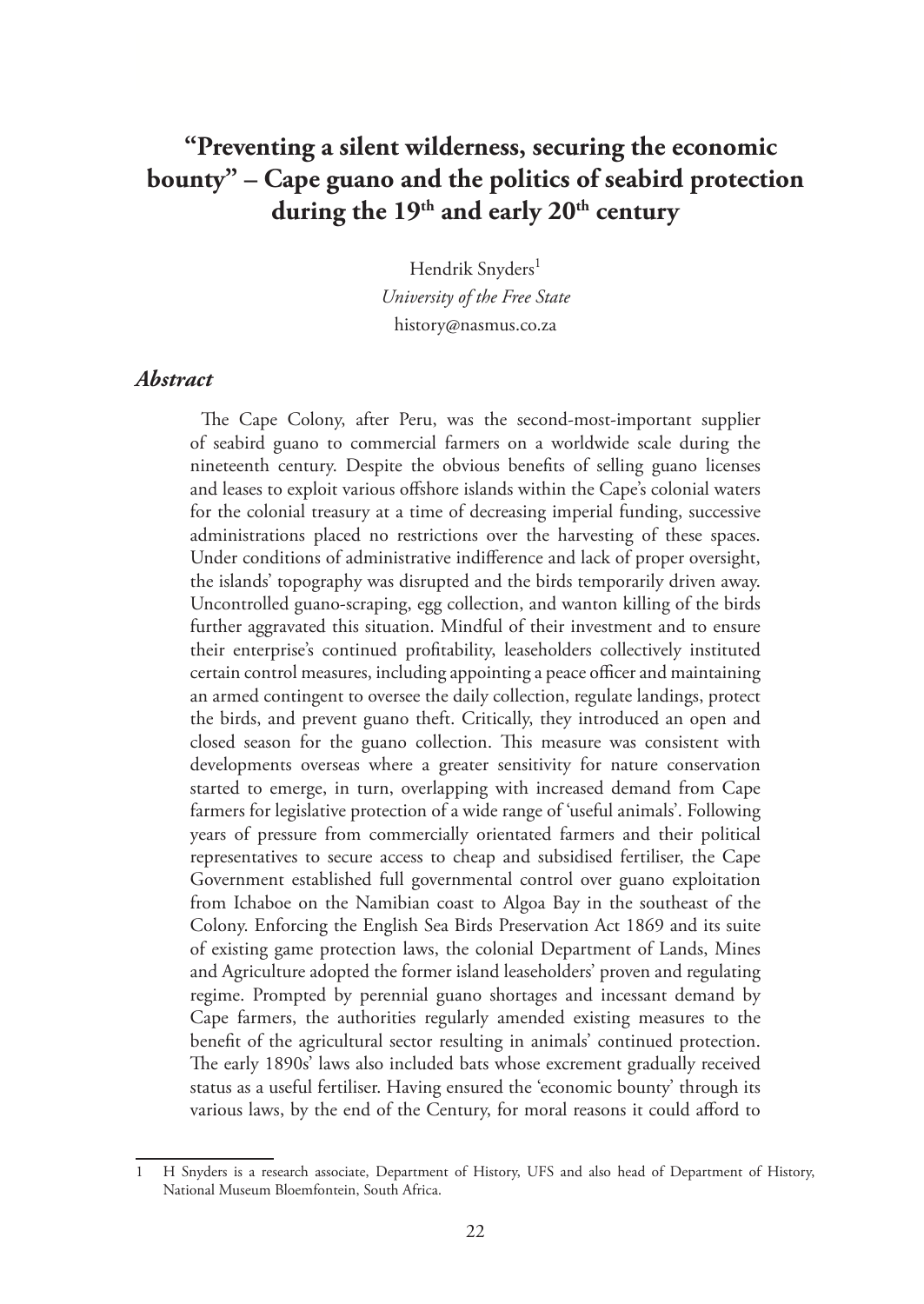extend protection to other game including pigeons and shrikes and "prevent a silent wilderness".

**Keywords**: Seabirds; Bats; Guano; Conservation; Agriculture; Cape Colony.

#### **Introduction**

The Cape Colony had a long interaction with and dependence on wild and domesticated animals for either food or power; to the extent that its social life's rhythms were attuned to its relationship with animals.2 However, a broader sensitivity for protecting the environment was largely absent in early nineteenth-century South Africa.3 Van Sittert summarised the Cape colonial elite's attitude during this time, as one of environmental indifference and antipathy, manifested by the preference for exotic plants and the avoidance of indigenous species.4 Therefore, it is no surprise that indigenous wild animals (including seabirds) were regarded as economic bounty, whose slaughter and exploitation were morally acceptable.<sup>5</sup> The nineteenth-century Cape guano trade, an industry based on the collection and sale of various seafowl excrement, offers a useful window into the evolution of environmental consciousness in Cape colonial society. It also coincided with developing a close link between "agricultural production, environmental understanding, and the attempts to conserve natural resources".6

The Cape guano trade and its associated environmental impact on seabirds, agriculture and the ecology of the coastal islands locate elements of the topic in the richly textured field of environmental history – a field with a prominent institutional presence.7 Flores broadly defined environmental history as "the study of different human groups and our evolving relationships with 'nature' through time".8 It also forms an integral part of the revisionist tradition

<sup>2</sup> W Beinart, *The rise of conservation in South Africa: Settlers, livestock, and the environment 1770-1950* (Oxford, Oxford University Press, 2003), p. 7.

<sup>3</sup> J Carruthers, "Changing perspectives on wildlife in Southern Africa, C.1840 to C.1914", *Society and Animals*, 13(3), 2005, p. 192.

<sup>4</sup> L Van Sittert, "From 'mere weeds' and 'bosjes' to a Cape floral kingdom: The re-imagining of indigenous flora at the Cape, c. 1890-1939", *Kronos*, 28, Nov, 2002, p. 104.

<sup>5</sup> J Carruthers, "Changing perspectives on wildlife …", *Society and Animals*, 13(3), 2005, p. 187.

<sup>6</sup> W Beinart & P Coates, *Environment and history: The taming of nature in the USA and South Africa* (London, Routledge, 2002), p. xv.

<sup>7</sup> S Sörlin & P Warde, "The problem of the problem of environmental history – a re-reading of the field and its purpose", *Environmental History*, January 2007, 12(1), pp. 107-130.

<sup>8</sup> D Flores, "Environmental history: An art of people and place", *Organization of American Historians (OAH) Magazine of History*, 1996, p. 4.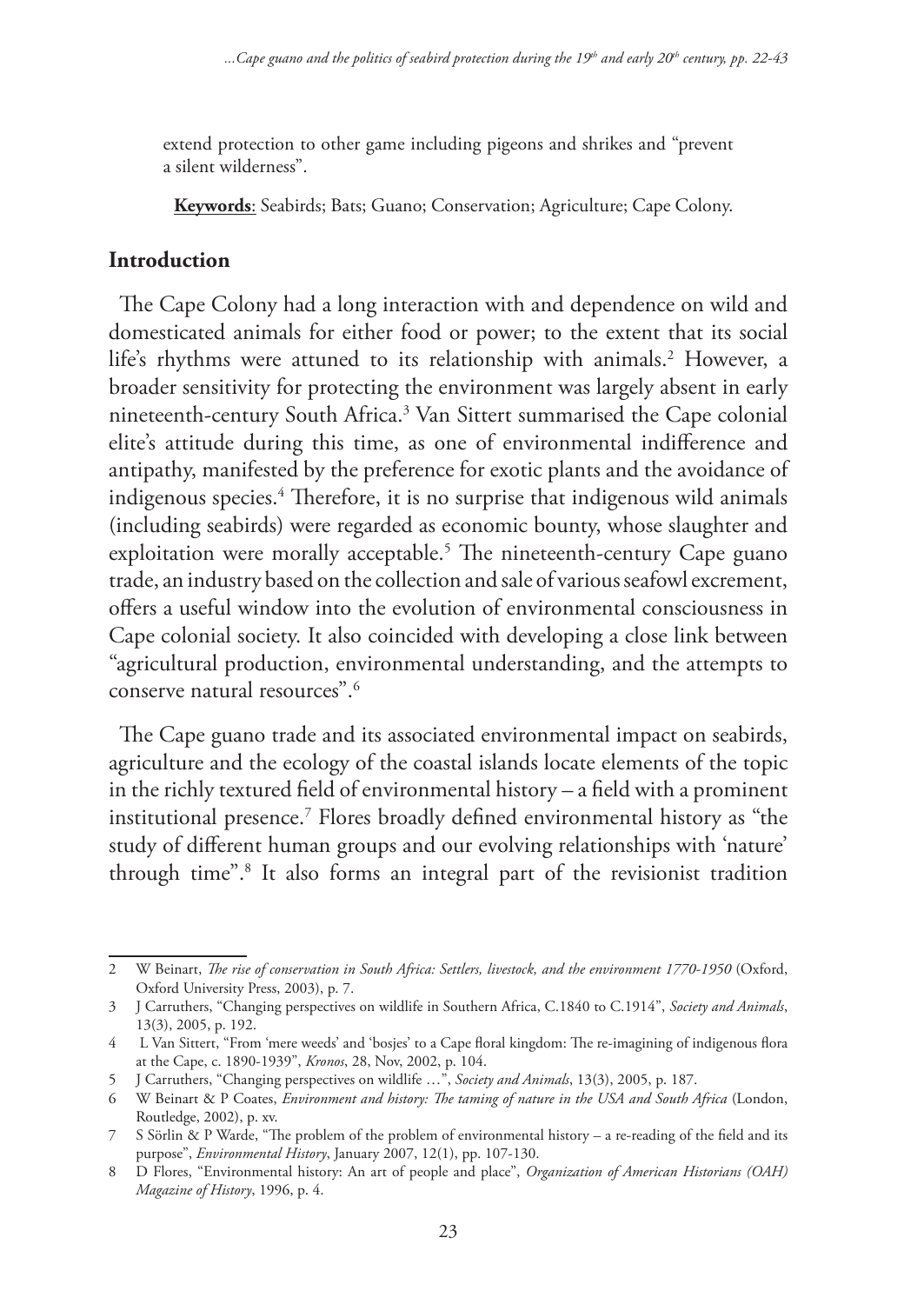of historiography.9 Environmental history initially focussed narrowly on environmental issues (for example, the influence of ecological factors on historical events). It has evolved to a point where diversity of topics such as nature conservation, erosion, medicine and history are covered.10 According to Worster, environmental history's central tasks are reconstructing the structure, functioning and historical redistribution of the natural environment and its interaction with humans and technology – the so-called "agro-ecological perspective".11 This approach focuses on understanding the natural trophic processes, that is the processes that determine the flow, channelling and organisation of food and energy within the economy of a small group of living species. It also aims to understand better the role of myths, technology and ideology in the dialogue between individuals, groups and nature. The historian's task is to uncover all the different interaction areas, especially the rational and systematic reorganisation of plants and animals' natural world through fertilisation and related activities.

Powers and Dovers argue that the practice of environmental history is by its nature an interdisciplinary activity. As such, its practitioners actively search for "complementary ways of thinking about questions that span shared interests".12 This view is supported by Mosley, who believes that environmental and social history is naturally and logically compatible and complementary.<sup>13</sup>

The meeting of guano scrapers, maritime business and seabirds, within the context of the emergence of new economic identities such as "guanopreneurs" and the interaction of imperial and colonial politics, also place this study within the framework of social, political, business and economic history. Hobsbawm, therefore, correctly argue that the scope of social history should not be limited to a small number of pre-defined research areas.<sup>14</sup> This meeting

<sup>9</sup> P Steyn, "The greening of our past? An assessment of South African environmental historiography" (Paper, Meeting of the American Society for Environmental History, Tacoma, Washington, *H-Environment Historiography Series*, 2000, available at http://www2.h-net.msu.edu/~environ/historiography, as accessed on 14 May 2007).

<sup>10</sup> P Sutter, "Reflections: What can U.S. environmental historians learn from non-U.S. environmental historiography?", *Environmental History*, Jan, 2003, p. 2 (available at www.historycooperative.org/journals/ eh/8.1./sutter.html, as accessed on 15 Jul 2007).

<sup>11</sup> D Worster, "Transformation of the earth: Toward an agroecological perspective in history", *Journal of American History*, 76, 1990, p. 1090.

<sup>12</sup> E Pawson & S Dovers, "Environmental history and the challenge of interdisciplinarity: An antipodean perspective", *Environment & History*, 9, 2003, p. 8.

<sup>13</sup> S Mosley, "Common ground: Integrating social and environmental history", *Journal of Social History*, 39(3), 2006 (available at http://www.historycooperative.org/journal/jsh/39.3/mosley.html, as accessed 14 May 2007), p. 915.

<sup>14</sup> EJ Hobsbawm, "From social history to the history of society", *Daedalus*, 100(1), 1971, p. 24.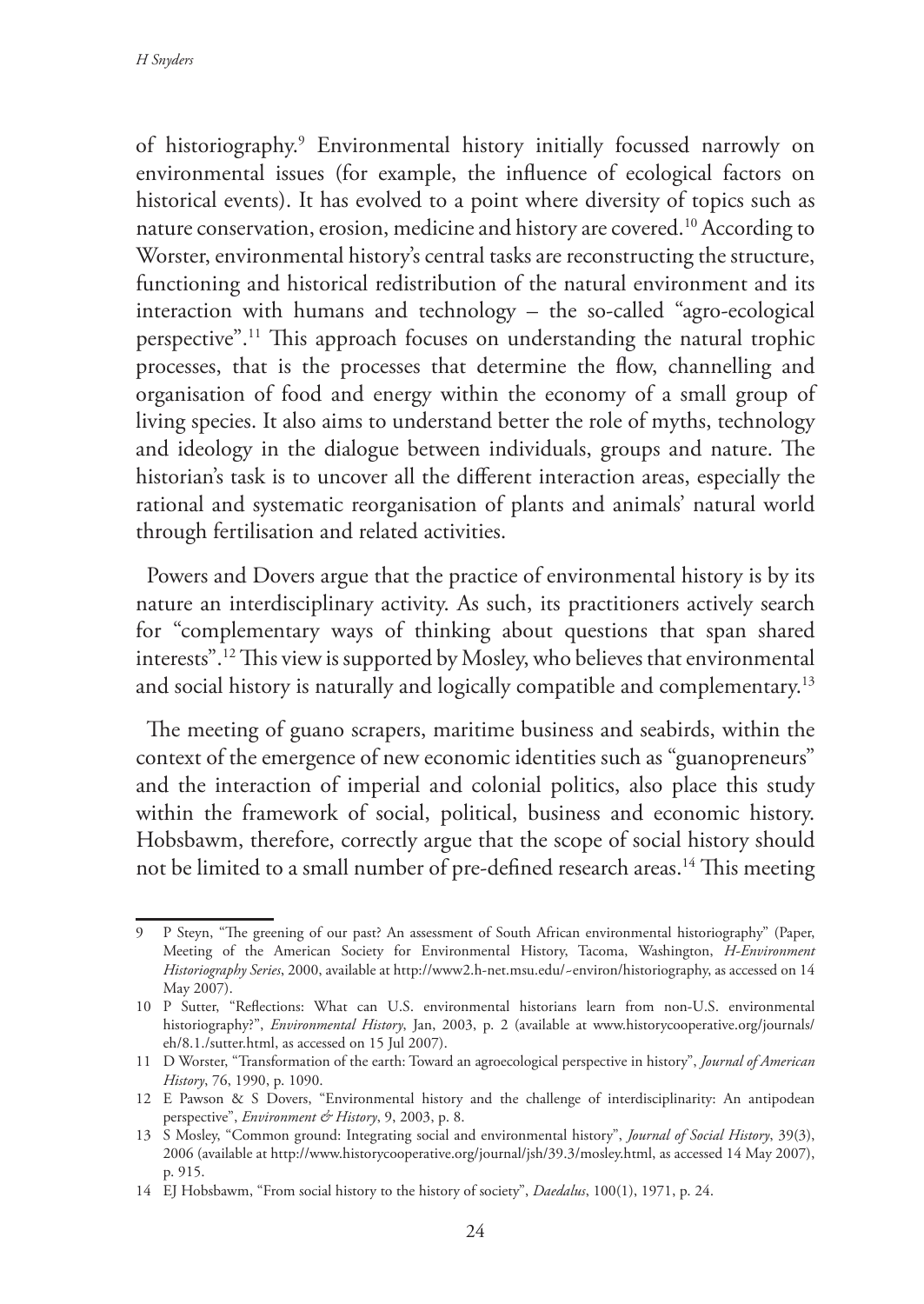of environmental history (with its ecological focus) and social history (with its concern for class, gender, race and ethnicity focussing on events over a widely dispersed area involving humans and animals) assists the historian in developing a transnational and global perspective and balancing the "agency of nature" with that of humans, while simultaneously explaining change over time.15 Whereas former chartered companies with guano interests in the Pacific Ocean, such as Lever Brothers, evolved into modern multinational entities, most of the local guano companies who exploited the offshore islands in the Atlantic Ocean off the west and eastern coast of Africa, including De Pass, Spence & Company and JO Smith & Company, are defunct. Salmon suggests that research into the structures, functions, relationships and failures of now-defunct companies could help develop a deeper understanding of an important period in world history.16 Jones concurred with this view and argued that given the pioneering role of these former companies, new insights concerning company evolution could also be gained.<sup>17</sup> These matters, however, falls somewhat outside of the scope of the present article.

## **Upwelling, seabirds and guano**

At the beginning of the nineteenth century, scientists proved the efficacy of guano (excrement of seabirds) as a natural fertiliser. Rich in nitrogen and phosphate, highly soluble and suitable for both heavy and light soil types, guano potentially offered commercial farmers the means to restore their land's productivity.<sup>18</sup> Peru, the only known source of the product at the time, however, suffered political instability and frequent military coups. The Inca, the predecessors of the nineteenth-century Peruvians, used the excrement of gannets, cormorants, penguins and pelicans collected from the nearby offshore islands of Lobos, Guanape and Chincha to fertilise agricultural land on which they grew a variety of crops.19 By the innovative coupling of guano fertilisation and irrigation, they achieved a consistent food surplus of between three-

<sup>15</sup> S Mosley, "Common ground: …", *Journal of Social History*, 39(3), 2006, p. 919.

<sup>16</sup> MS Salmon, "A bull market: The recent historiography of Canadian development", *Archivaria*, 43(1), 1997, p. 181 (available at http://journals.sfu.ca.archivaria/index/article/view/12182/13194, as accessed on 31 Oct 2007).

<sup>17</sup> G Jones, "Diversification strategies and corporate governance in trading companies", *Business and Economic History*, 25(2), 1996, p. 109.

<sup>18</sup> See J Goodman, "Guano happens (sometimes)", *Geographical Magazine*, Nov 2006, p. 41; JR McNeill & V Winiwarter, "Breaking the sod: Humankind, history, and soil, *Science,* 304, 2004, p. 1628.

<sup>19</sup> YG De La Vega, *Royal commentaries of the Yncas* (London, Hakluyt Society, 1871), p. 5.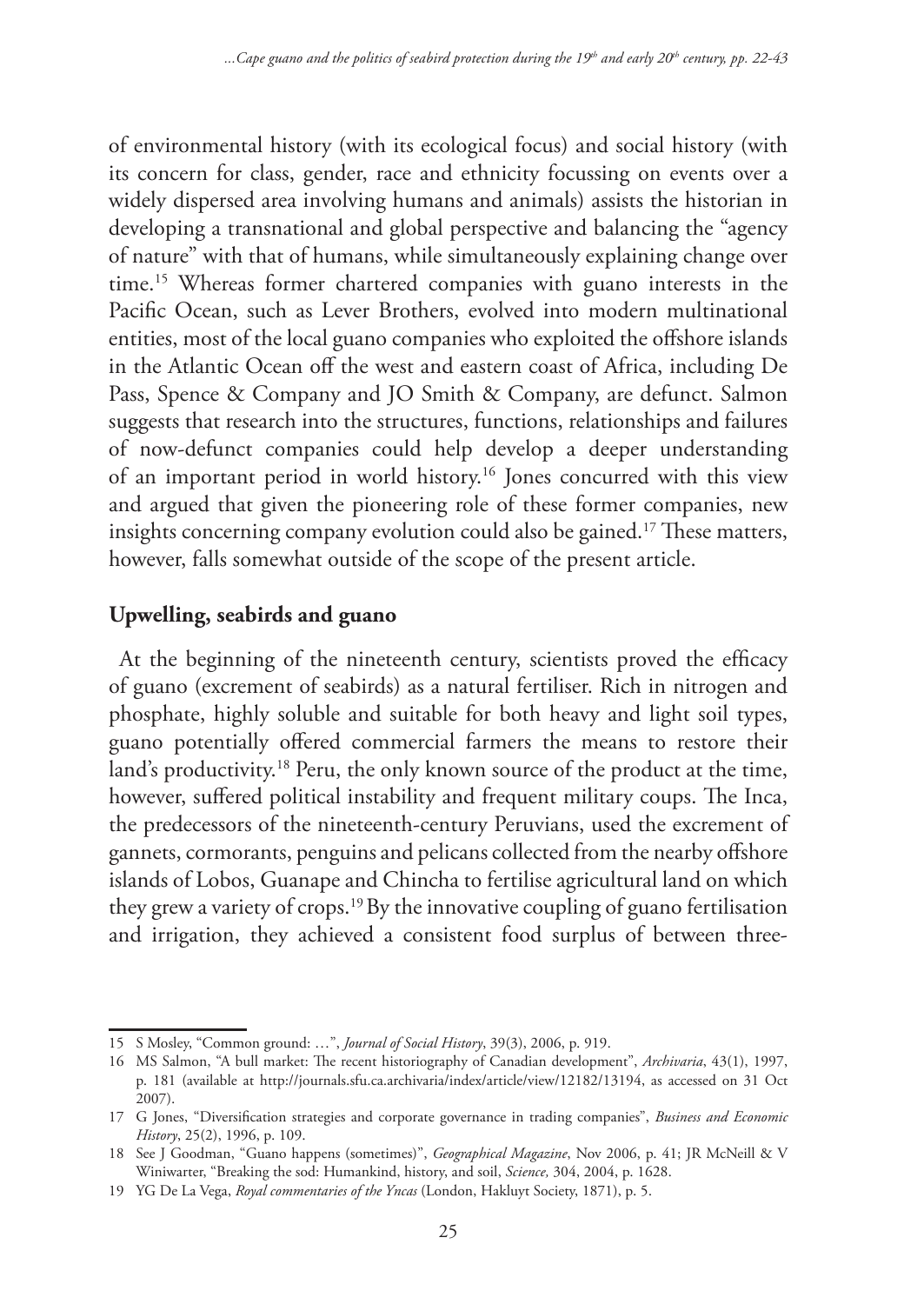seven years and concomitantly enjoyed a significant food security level.<sup>20</sup> The product became a fundamental part of their existence and the resource most closely associated with their mythical rebirth as a people.21 Disturbance of the birds and their nests, therefore, became a capital offence. This dispensation prevailed until the end of Spanish colonialism and the formal declaration of Peru's independence in 1821. Following European scientists' scientific demonstration of the nitrogen and phosphate richness, solubility and suitability of seabird guano for both heavy and light soil types, the struggling post-independence state fully commoditised the product.<sup>22</sup> Lacking a reliable and consistent revenue source, the post-independence government awarded guano concessions to several multinational consortiums consisting of British and Peruvian businessmen in exchange for cash advances.<sup>23</sup> The collected guano was then shipped and sold in both the United States of America (USA), Great Britain and Europe. However, political instability and frequent military coups limited successive military regimes' lifespan, disrupting supply to the target market. Official export procedures, including a special consuls system at harbours to inspect the cargo and issue further sailing instructions further complicated this already irregular supply.<sup>24</sup> These measures delayed the rapid export and sale of the product to the USA, Great Britain and Europe. Although the concession holders were entitled to an unlimited supply of free guano to cover their operational costs; they and the commercial farmers found themselves in a situation of 'obsolescing bargaining power', with very little means to reverse the situation.<sup>25</sup> By the 1840s this supply dilemma was partly resolved with the discovery of guano on several offshore islands on the southwest and eastern coast of Africa. These were geographically located in an area stretching from Ichaboe on the Namib coast to Algoa Bay on the Cape Colony's eastern coast. Unsurprisingly, a rush to monopolise the source, involving nationals from Europe and the USA, started.

<sup>20</sup> National Research Council, *"Lost crops of the Inca: Little known plants of the Andes with promise for worldwide cultivation: Report of an Ad Hoc Panel of the Advisory Committee on Technology Innovation Board on Science and Technology for International Development"* (Washington DC, National Academy Press, 1989), p. 1.

<sup>21</sup> R Cushman, "The moon's vagina & the first guano lords: Fertilizer and fertility in pre-modern Peru" (Paper, Minisymposium des Zentrums für Umweltgeschichte, IFF, 1070, Wien, Schottenfeldgasse 29, 8 Oct 2007).

<sup>22</sup> WM Matthew, "Peru and the British guano market, 1840-1870"*, Economic History Review*, 23, 1970, p. 112.

<sup>23</sup> WM Matthew, "Foreign contractors and the Peruvian government at the outset of the guano trade", *Hispanic American Historical Review*, 52(4), 1972, p. 603.

<sup>24</sup> JV Levin, *The export economies: Their pattern of development in historical perspective* (Cambridge, Harvard University Press, 1960), p. 33.

<sup>25</sup> M Bucheli, "The politics of vertical integration in extractive industries", *Business History and Political Economy*, 2007, p. 8 (available at http://www.business.uiuc.edu/Working\_Papers/papers/07-0112.pdf, as accessed on 20 May 2008).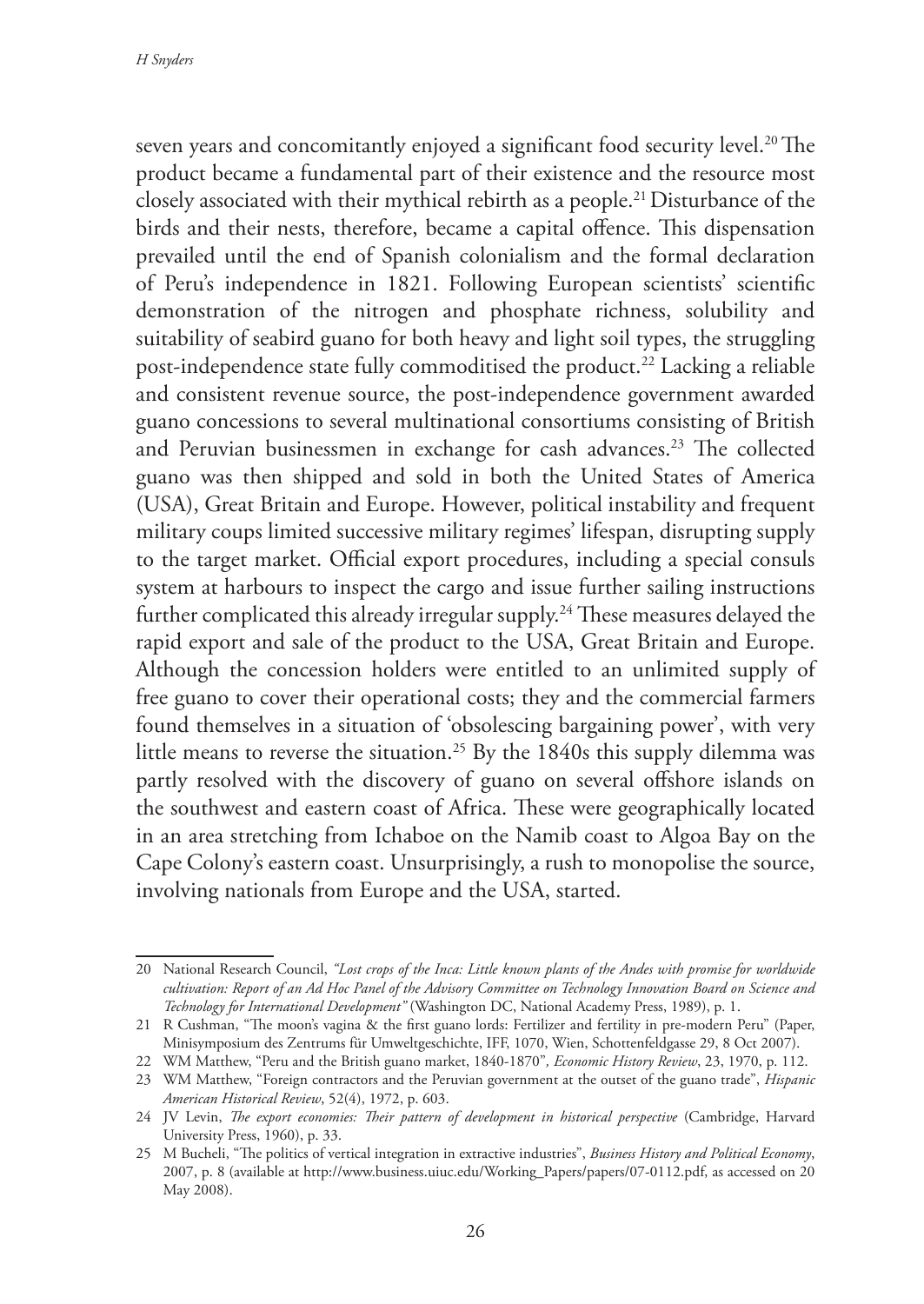The availability of guano in a particular location depends entirely on the presence of certain guano-producing seabirds such as gannets, cormorants and penguins. Their geographical location is inextricably linked with a natural and very complex phenomenon called upwelling. Coastal winds' interaction, the ocean floor's marine erosion and the coastline's topography cause upwelling. During this process, dead plant and animal matter sink to the bottom of the sea where they start decaying to form a very rich layer of compost.<sup>26</sup> This rich compost on the seabed can only be utilised once it has reached the water's surface. The south-easterly wind blowing over the surface of the water causes a current to move away from the land and makes a deep depression in the water's surface, which is then filled up with deeper-lying water. In this way, the nutritious compost, piled up on the seabed, is forced up and can be utilised.27 When this compost reaches the surface, it serves as essential food for certain pelagic fish species such as anchovy, pilchard, round herring and horse mackerel, in turn, serving as essential food for other fish, mammals such as whales, and seabirds like gannets, penguins and cormorants.

During the breeding season in summer, vast numbers of birds congregate to lay their eggs and to roost their chicks on the offshore islands of locations as diverse as Lobos, Guanape and Chincha on the west coast of Peru, Banaba or Christmas Island, Nauru in the Pacific, and Malgas and Ichaboe Island in the Atlantic Ocean, within easy reach of Cape Town and Namibia. Upon the birds' departure, vast deposits of guano are left behind. These deposits and their chemical components are a vital source of nutrients for enriching the waters surrounding the islands, estuaries and the marine environment in general. The effluent from the islands resulting from the rains serves as a stimulant for the growth of phytoplankton, which serves as food for "intertidal community structures" such as mussels, crabs and other similar organisms.<sup>28</sup>

# **From the Cape Guano Ordinance to the British Seabird Preservation Act, 1845-1869**

During the nineteenth century, guano became commercial farmers' fertiliser of choice in the Cape Colony and abroad, due to its phosphate-richness and suitability for plant growth stimulation. Therefore, the existence of a

<sup>26</sup> H Snyders, "'Stinky and smelly – but profitable': The Cape guano trade, c. 1843-1910" (PhD, University Stellenbosch, 2011), p. 11.

<sup>27</sup> P Joubert, "Opwelling is weskus se 'enjin'", *Custos*, 11(11), 1990, p. 42.

<sup>28</sup> AL Bosman & PAR Hockey, Seabird guano as a determinant of rocky intertidal community structure, *Marine Ecology*, 32, September 1986, p. 248.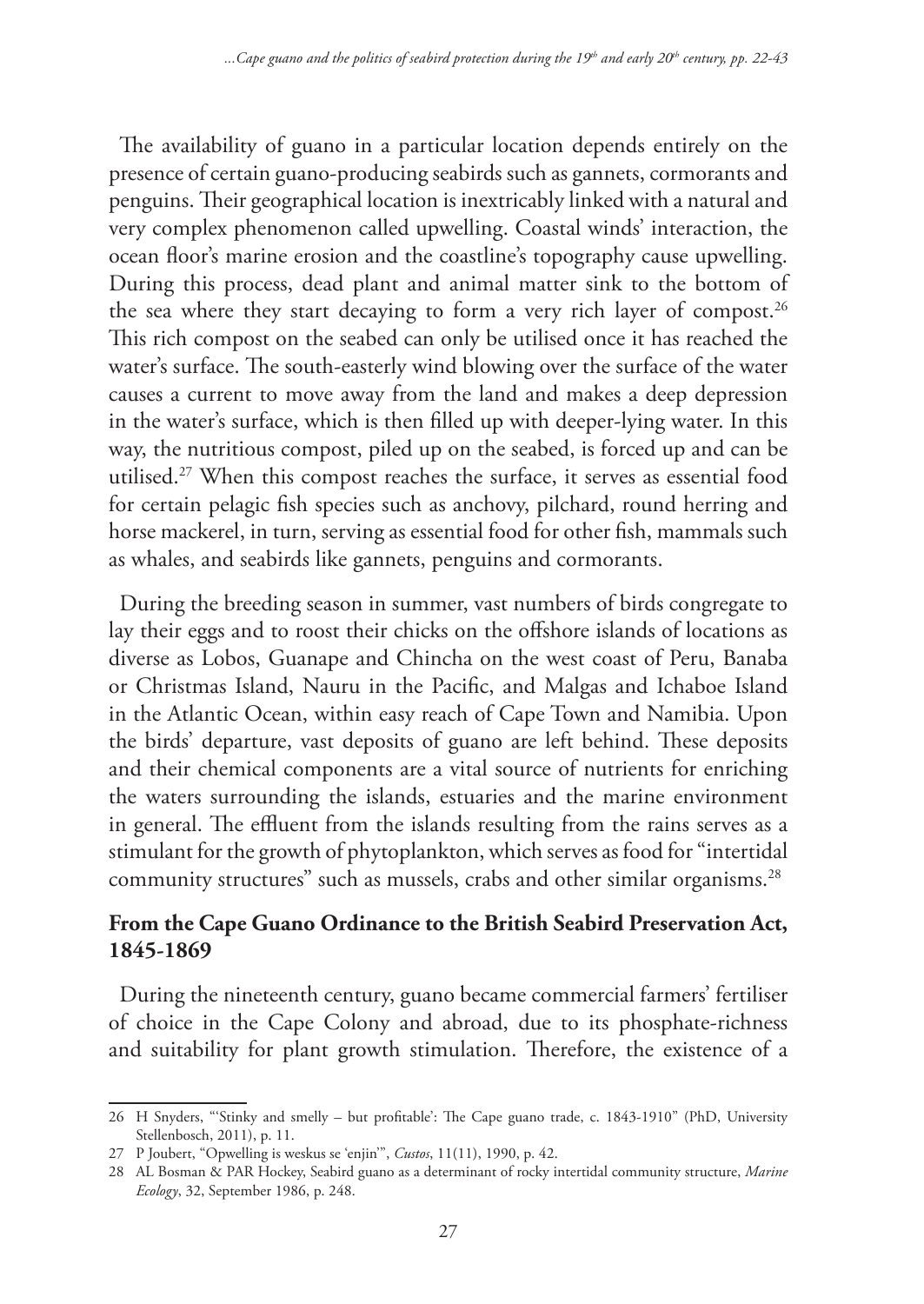strong international guano market strongly foregrounded seabirds' economic importance and highlighted the value of its conservation to the benefit of commercial agriculture. From the onset, Cape Town-based businesses who collected the product from several islands within and beyond the Cape's colonial waters exported it to markets in Europe, Britain and Mauritius. In addition to better prices and higher sales in these markets, freight costs were relatively low. At a net selling price of  $\text{\pounds}6.14$  and shipped at  $\text{\pounds}1$  per registered ton at point of sale (island), guano earned a significant profit and a net gain of up to 18s.10d per ton.29 Indeed the estimated income of guano sales for the mid-1850s came to £10 000.30 Although guano in its natural form was sold to local farmers, the bulk of it (about 77 073 tons from Ichaboe in 1844) was exported to the overseas market.<sup>31</sup>

Due to various islands being within Cape territorial waters, the colonial administration under Governor Peregrine Maitland issued the Guano Ordinance (Ordinance 4) in 1845. Maitland's inheritance of a debt-ridden administration prompted this ordinance and "as he was assured by those occupying office at the time, without any resources for him to develop", was mindful of the need to find new income sources to fund his administration.<sup>32</sup> The Cape Colony, noted Gwaindepi, was still an evolving fiscal state and far from "fiscal modernity". A fiscal state per definition is one characterised by "the centralisation of government revenue, establishment of long term debt, commitment to welfare provision and the transition to a responsible, albeit limited government".33 The only real instrument at Maitland's disposal at that point was the established right and privilege of colonial administrations to change policy – "a change both of principle and plan".<sup>34</sup> Guano's discovery on islands within the Cape's territorial waters offered his administration an

<sup>29</sup> See, for example, the testimonies contained in the report of the Select Committee (SC) on the workings of the Guano Islands in both 1861 and 1899, Cape Town Archives (KAB), Official Publications of the Cape Colony (AMPT PUB), SC, A.11-'61, Testimony, R.P. Dobie: 71 & 73; SC, A.30-'99: Cape of Good Hope: Report of the Select Committee on the workings of the guano islands: Testimony of Charles Curry, p. 8.

<sup>30</sup> JL Meltzer, "The growth of Cape Town commerce and the role of John Fairbairn's Advertiser (1835-1859)" (MA, University of Cape Town, Mar 1989), p. 116.

<sup>31</sup> R.S.F. [in the original], "Statistics of Guano", *Journal of the American Geographical and Statistical Society,* 1(16), Jun 1859, p. 181.

<sup>32</sup> RW Murray, *South African reminiscences: A series of sketches of prominent public events which have occurred in South Africa within the memory of the author during the forty years since 1854, and of the public men, official and unofficial, who have taken part in them* (Cape Town, Juta, 1894), p. 99; H Snyders, "Guanopreneurs and the dynamics of policymaking in the Cape Colony, 1843-1845", *New Contree*, 83, 2019, pp. 1-23.

<sup>33</sup> A Gwaindepi, "State building in the colonial era: Public revenue, expenditure and borrowing patterns in the Cape Colony, 1820-1910" (PhD, University Stellenbosch, 2018), p. 17; H Snyders, "Guanopreneurs …", *New Contree*, 83, 2019, pp. 1-23.

<sup>34</sup> RW Murray, *South African Reminiscences: …* , p. 178; H Snyders, "Guanopreneurs …", *New Contree*, 83, 2019, pp. 1-23.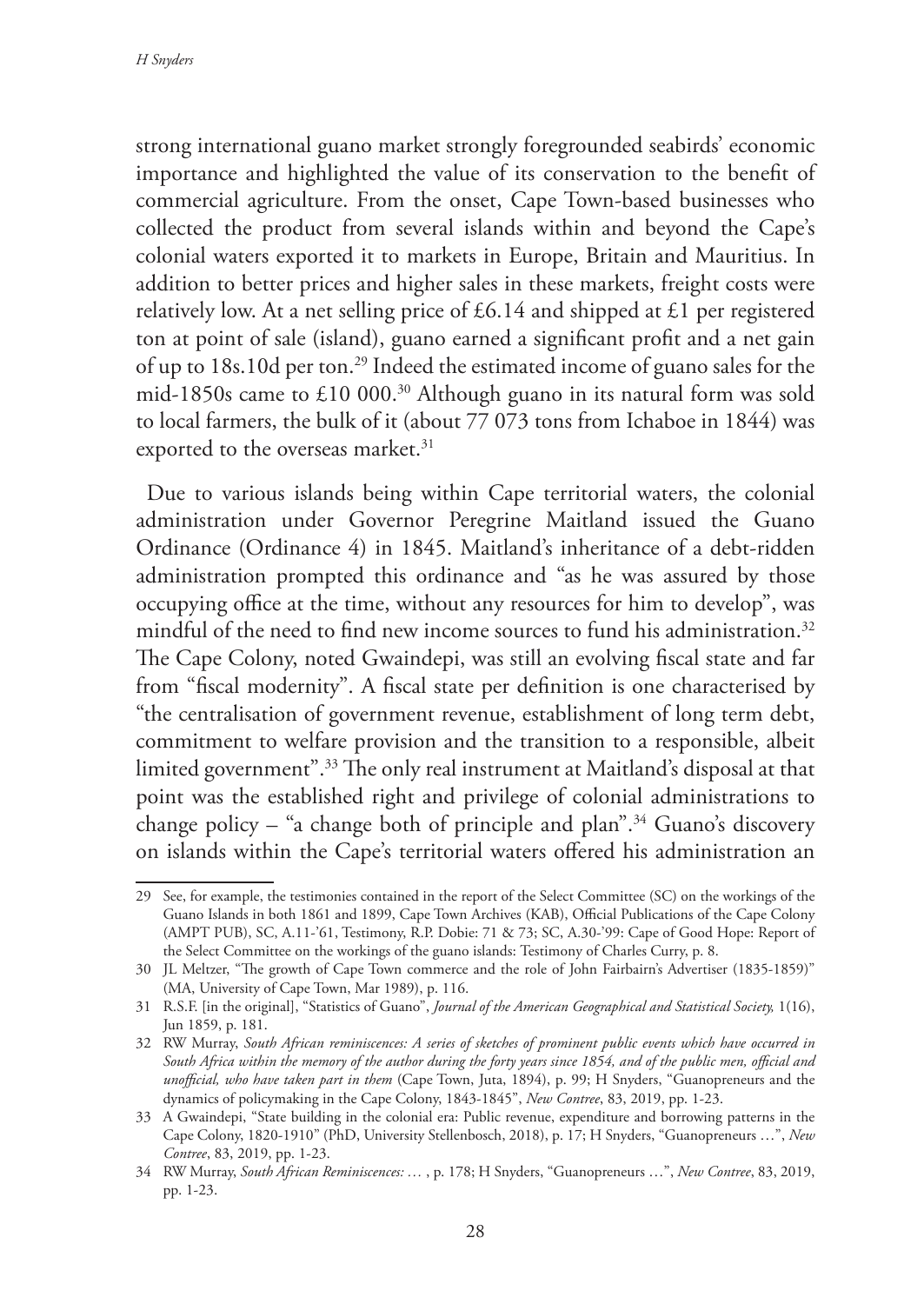immediate additional income source to benefit the colonial treasury. Under this dispensation, the administration sold guano from the Cape's territorial islands at £1 per registered ton.

By 31 December 1844, one month after the implementation of guano licenses for collection from islands within the Cape's territorial waters, the colonial treasury collected £1 276 without any significant capital outlay.<sup>35</sup> From December 1844 to December 1845 alone, the actual revenue collected from the islands (based on the sale of licenses to 174 ships) amounted to £46 682.10s.6d. Expenses for the same period, on the other hand, amounted to  $\text{\pounds}4$  200, highlighting the profitable nature of this industry.<sup>36</sup> The Cape government, therefore, gained a valuable supplementary income source and a "fortunate addition" of about £51 000;<sup>37</sup> resulting in increased optimism in local business circles (even among those businessmen and shipmasters who had initially opposed the licensing system) and calls that this income is utilised for the improvement of colonial infrastructure, in general, and the construction of a dry dock at Mouille Point, in particular.<sup>38</sup>

Given the Colony's diverse needs, guano income had to be spread over a wide range of functions including improving public infrastructure. Maintaining this readily available income (or "fortunate addition" as the Colonial Secretary described it) from a source under the authorities' sole control became a priority.<sup>39</sup> However, policing the geographically dispersed islands was difficult with the potential of guano- and egg-theft and the destruction of the birds and their habitat, a continued possibility. Such a situation had to be prevented at all costs as it was central to ensuring the trade's longterm profitability. Legislation to outlaw the wanton killing and disturbance of gannets, cormorants and penguins in the Cape Colony was, however, still decades away. Therefore, guano-collection during the 1840s was essentially a free-for-all with little regard to protecting and preserving seabirds and their natural habitat.

<sup>35</sup> KAB, Cape Archives Division (CAD) 2/1/1/63: C14/117, Letter, Assistant Archivist/RW Rand, 24 Sept 1948.

<sup>36</sup> KAB, Colonial Office (CO) 525, Treasury and Audit Office/Colonial Office, Statement of Revenue and Expenditure of the Colony of the Cape of Good Hope, 1844; H Snyders, "Guanopreneurs …", *New Contree*, 83, 2019, pp. 1-23.

<sup>37</sup> KAB, CO 539, Treasury and Audit Office/Colonial Office, Statement of Revenue and Expenditure of the Colony of the Cape of Good Hope, 1845.

<sup>38</sup> KAB, CO 564, Treasury and Audit Office/Colonial Office, Statement of Revenue and Expenditure ..., 1846.

<sup>39</sup> J Burman & S Levin, *The Saldanha Bay story* (Cape Town, Human & Rossouw, 1974), p. 97.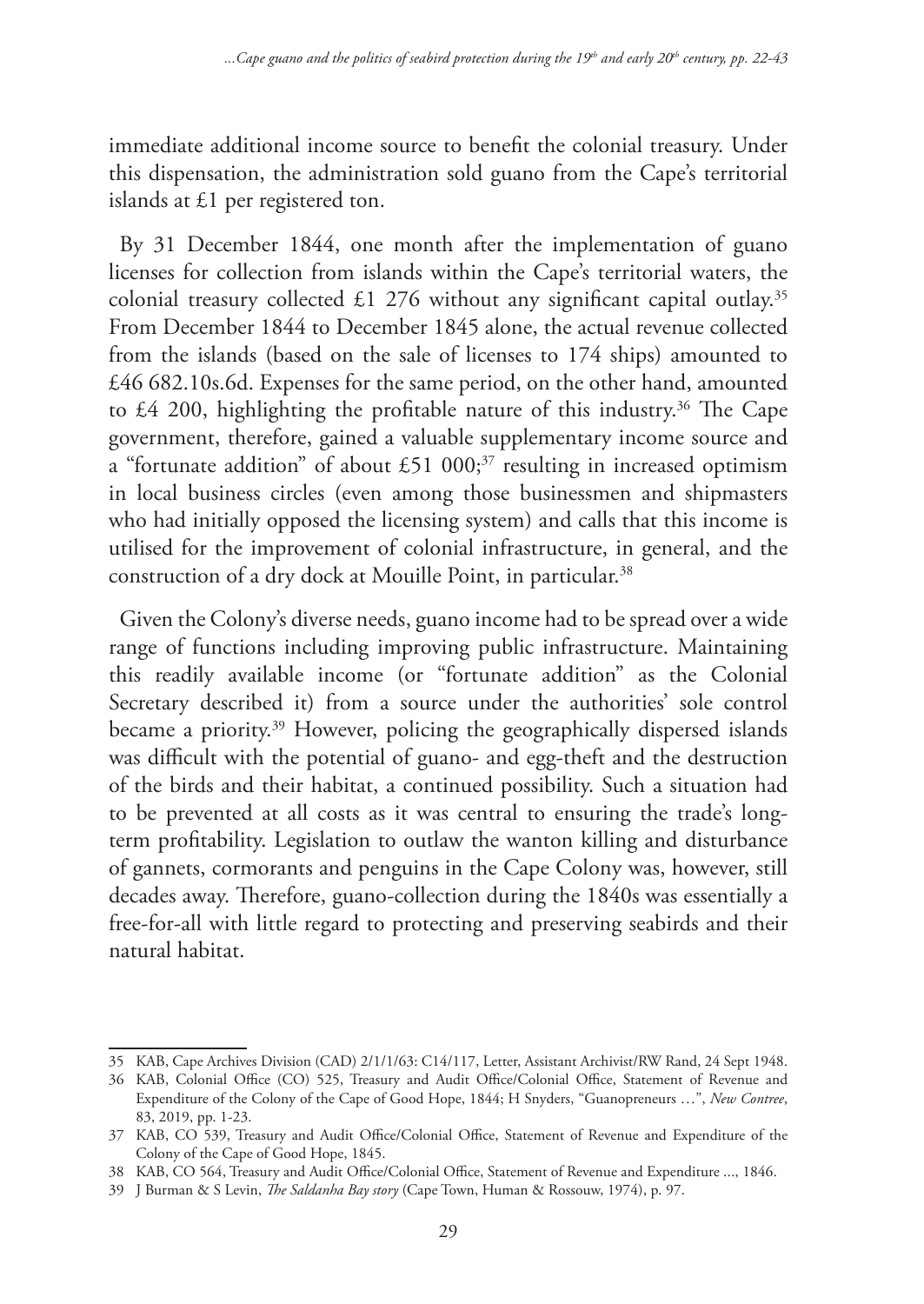Beyond making payment for guano collection mandatory, the Cape Guano Ordinance omitted any reference to the protection of seabirds, which, according to Cushman regarding the trade in Peru (South America), were the most valuable birds in the nineteenth-century world.<sup>40</sup> Other than declaring guano to be the British monarch's property, the ordinance failed to explicitly declare seabirds as subjects entitled to royal favour and protection. At that point, the trade was about mining as an economic resource such as guano (seabirds), eggs (penguins) or feathers for the millinery trade.

Guano collection dramatically impacted animal life (both seabirds and seals) on the various colonial islands and Ichaboe. The frantic human activity and physical scraping of the islands to the rocky bottom also disturbed the islands' very topography and the guano-producing seabirds' traditional nests and burrows.41 Guano workers' primary task was the physical collection, bagging and guano loading with basic tools such as crowbars, spades and wheelbarrows. They constructed numerous improvisations such as a swinging platform and a primitive railway system to assist with loading and conveyance.<sup>42</sup> These activities and the constant movement of the labour force and the frequent use of firearms by the guano diggers to shoot seabirds as an addition to their daily diet created a noisy environment that rendered the islands uninhabitable and unsuitable for nesting purposes. From the outset, sailors were the primary source of labour. Groups of contracted non-seamen working under the supervision of supercargoes to speed up the loading process later supplemented the sailors' ranks. Therefore, the frightened seabirds deserted the islands, creating the impression that the guano trade had ended. However, this was not the case, given the superficial nature of the human disturbance. Guano collection only disturbed the birds' natural living environment but did not affect the pelagic fishing resources, which served as their main food source and therefore, the main reason behind their presence.<sup>43</sup> It is instinctive for these birds to return to their original habitat after a short absence as long as sufficient food is available.

<sup>40</sup> GT Cushman, "The most valuable birds in the world: International conservation Science and the Revival of Peru's guano industry, 1909-1968", *Environmental History*, 10(3), 2005 (available at http://www.historycooperative. org/journals/eh/10.3/cushman.html (as accessed on 1 Dec 2007).

<sup>41</sup> A Payne & R Crawford, *Oceans of life off Southern Africa* (Cape Town, Vlaeberg Uitgewers, 1994), p. 270.

<sup>42</sup> Ex-member of the Committee of Management [in original], "The African Guano trade: Being an account of the trade in Guano from Ichaboe, and other places on the African coast, more particularly the proceedings of the Committee of Management", *Nautical Magazine*, 16, 1845, p. 623; H Snyders & S Swart, "Discontented scoundrels who crowd the mercantile marine today: Labour relations regimes of the Cape and Ichaboe guano trade, c. 1843-1898", *Historia*, 58(1), May, 2013, pp. 51-73.

<sup>43</sup> PD Shaughnessy, *Historical population levels of seals and seabirds on islands off Southern Africa, with special reference to Seal Island, False Bay* (Cape Town, Sea Fisheries Research Institute, 1984), p. 61.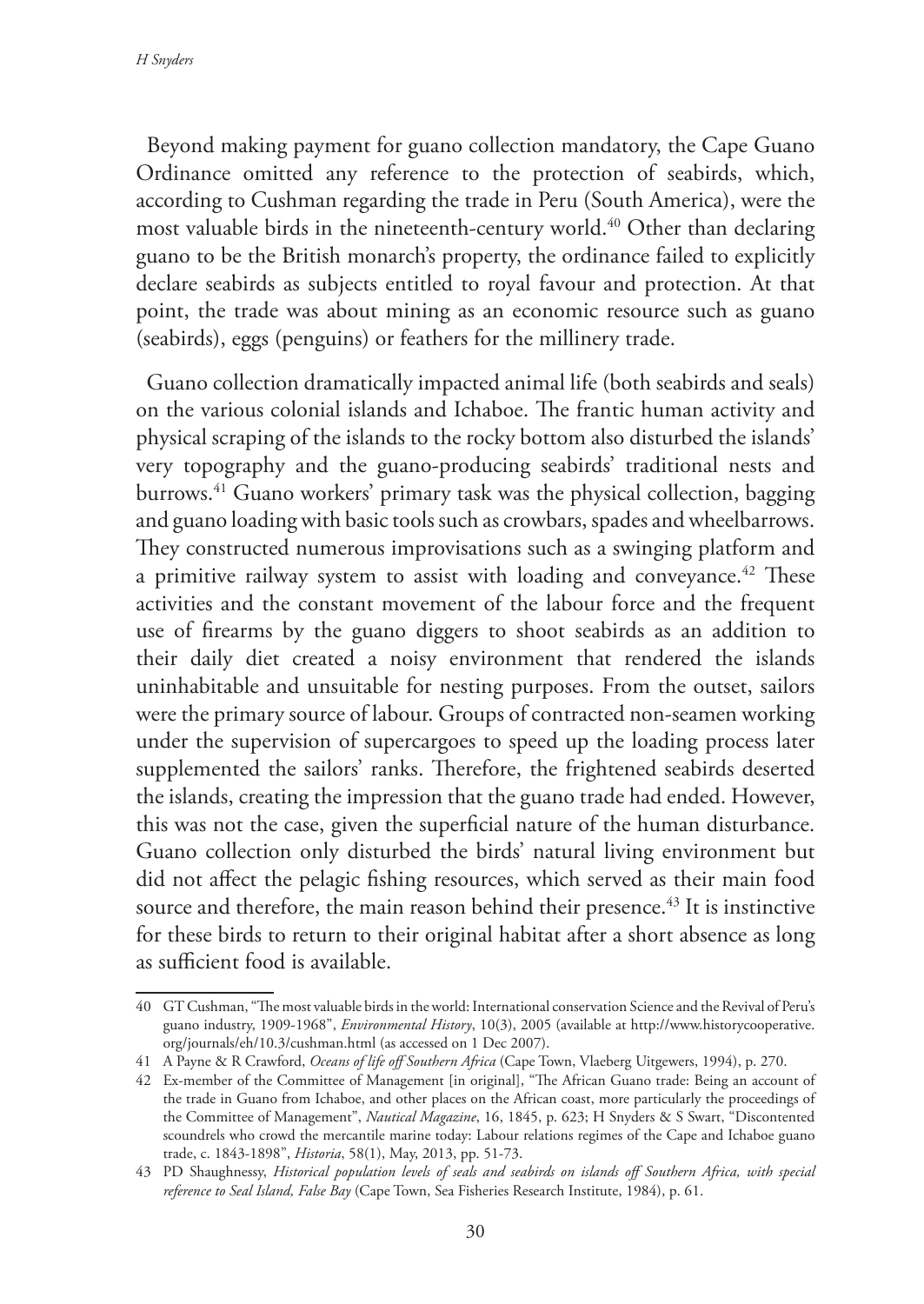Cape Town-based guanopreneurs participated enthusiastically and with a high level of greed in the stripping of the islands.<sup>44</sup> A reconstructed catch series for sealing compiled by David and Van Sittert indicated that during 1840-1860, which overlaps with the guano rush-era of 1843-1845, sealing continued unabated (though at a reduced rate) and took a backseat to guano collection. Based on export and import figures from the Namib islands, they concluded that this period contributed significantly to the export of 65 000 seal skins and the killing of almost two million seals in Southern Africa in the nineteenth century.<sup>45</sup> This disturbance, combined with guano collection, effectively rendered the island unproductive for at least one year.

Upon discovering substantial new deposits on Ichaboe in 1847, JS de Wolf & Company (based in Great St Helens, London and working from Liverpool) monopolised the island.<sup>46</sup> According to contemporary sources, poor market conditions, caused by an oversupply of guano and coupled with unscrupulous dealers' speculative activities, prevented them from fully exploiting their advantage. Poor financial decisions and speculative choices resulted in De Wolf's insolvency. The monopoly then passed into the hands of a loose grouping comprising the British-based companies of Gibson, Linton & Company, Lawrence Best & Company and two individual shipmasters, Captains Tompkins and Murray.47 Working from their base in Liverpool, both companies faced high operational and transport costs. By 1850 Gibson & Linton filed for insolvency and disposed of their monopoly by selling it via their partner and manager, Captain Tompkins, to the Cape Town-based companies A & E de Pass & Company, Seawright & Company and Captain August Carrew.48 Within the space of four years, Lawrence Best & Company suffered the same fate and, in turn, sold their shares to Thomson & Watson and R. Granger & Company of Cape Town. The Cape Town-based merchants were politically and socially influential due to their involvement and dominance in

<sup>44</sup> The late nineteenth century international guano trade was an essentially speculative activity because it was based on the collection and trade of a finite product founded on various offshore islands in both the Atlantic and Pacific Ocean. The quality of the product was entirely dependent on the right combination of chemical elements (phosphate, ammonia, nitrogen) essential for plant growth. The profitability of the entire industry depended on the adoption of a low-cost and labour-intensive system of operation. American historian Jimmy Skaggs coined the term "guanopreneurs" to distinguish this group of businessmen from other entrepreneurs in more sustainable industries. See Jimmy M Skaggs, *The great guano rush: Entrepreneurs and American overseas expansion* (London, St Martin's Press, 1994).

<sup>45</sup> J David & L Van Sittert, "A reconstruction of the Cape (South African) fur seal harvest 1653-1899 and a comparison with the twentieth century harvest", *South African Journal of Science*, 104, Mar/Apr 2008), p. 110.

<sup>46</sup> KAB, GH. 21/18, Angra Pequena Joint Claims Commission, Testimony of John Spence, 31 Mar 1885.

<sup>47</sup> KAB, AMPT PUBS: CCP 1/2/1/9, S.C, A 11-'61, Testimony of T Boyce, 9 Jul 1861, p. 10.

<sup>48</sup> KAB, AMPT PUBS: CCP 1/2/1/9, S.C, A 11-'61, Testimony, 11 Jul 1861, p. 51.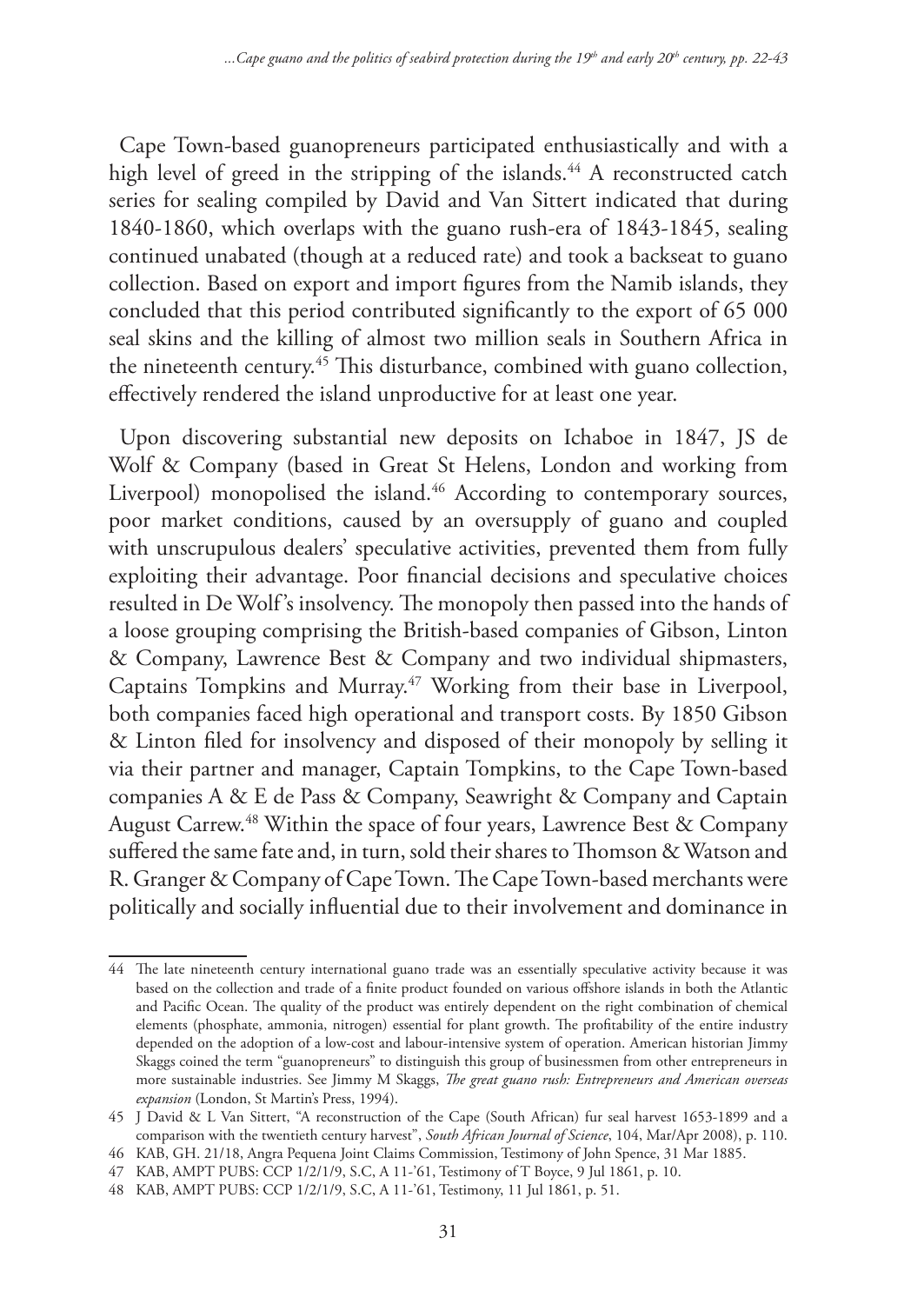key colonial institutions such as the Commercial Exchange, Municipality of the City of Cape Town and the Cape of Good Hope Agricultural Society. They also maintained close links with the colonial political bureaucracy and had a special relationship with and direct access to the Governor.<sup>49</sup> These relationships were critical when the Colonial Governor's sole prerogative was policy formulation, drafting of regulations, and the administrative systems set up.<sup>50</sup> Indeed, noted Murray, "each of the Governors came with a policy of his own, arranged between himself and his Imperial superiors".<sup>51</sup> The existing colonial legislature through which citizens could channel their concerns, in turn, had neither the right to establish investigative commissions nor the power to subpoena witnesses to give evidence.<sup>52</sup> Importantly, these businessmen understood the value of protecting the birds and the need for the careful management of the island environment.

 They agreed to a three-way division of the island and the implementation of a "proper season" of guano collection and treating the island as a nursery, safeguarding the resource and preventing further degradation.<sup>53</sup> In addition, they adopted a system of avoidance (for when the birds returned in May or June) by restricting activities and noise to the northern side of the island while leaving the south side undisturbed. They also attempted to curb the collection of penguin eggs. Once the breeding season was over, the island labour force was tasked with clearing away stones and carcasses to ensure suitable and stone-free guano dropping spaces. Private businessmen further transferred this mode of operation to most islands within the Cape territorial waters when the Maitland administration granted public leases.

According to Beinart, in a different context, environmental awareness and concern must, however, not be confused with protection for moral reasons. Within the idiom of mid-Victorian thinking, it would be more appropriate to refer to this approach as a realisation of the need to use the existing natural resources more wisely.54 Indeed the notion of "freeing materials from their sources, making territory available to commerce and exploitation, generating

<sup>49</sup> D Warren, "Merchants, commissioners and wardmasters: Municipal and colonial politics in Cape Town, 1840- 1854", *Argief Jaarboek vir Suid-Afrikaanse Geskiedenis*, 2, 1992, p. 15.

<sup>50</sup> M George, "John Bardwell Ebden: His business and political career at the Cape, 1806-1849", *Argief Jaarboek vir Suid-Afrikaanse Geskiedenis*, 49(1), 1986, p. 70.

<sup>51</sup> RW Murray, *South African Reminiscences:*…, p. 177; H Snyders, "Guanopreneurs …", *New Contree*, 83, 2019, pp. 1-23.

<sup>52</sup> M George, "John Bardwell Ebden …", *Argief Jaarboek vir Suid-Afrikaanse Geskiedenis*, 49(1), 1986, p. 70; H Snyders, "Guanopreneurs …", *New Contree*, 83(5), 2019, pp. 1-23.

<sup>53</sup> KAB, AMPT PUBS CCP 1, SC, A. 11-'61, Testimony of Captain Sinclair, 9 Jul 1861, p. 18.

<sup>54</sup> W Beinart, *The rise of conservation in South Africa* …, p. 64.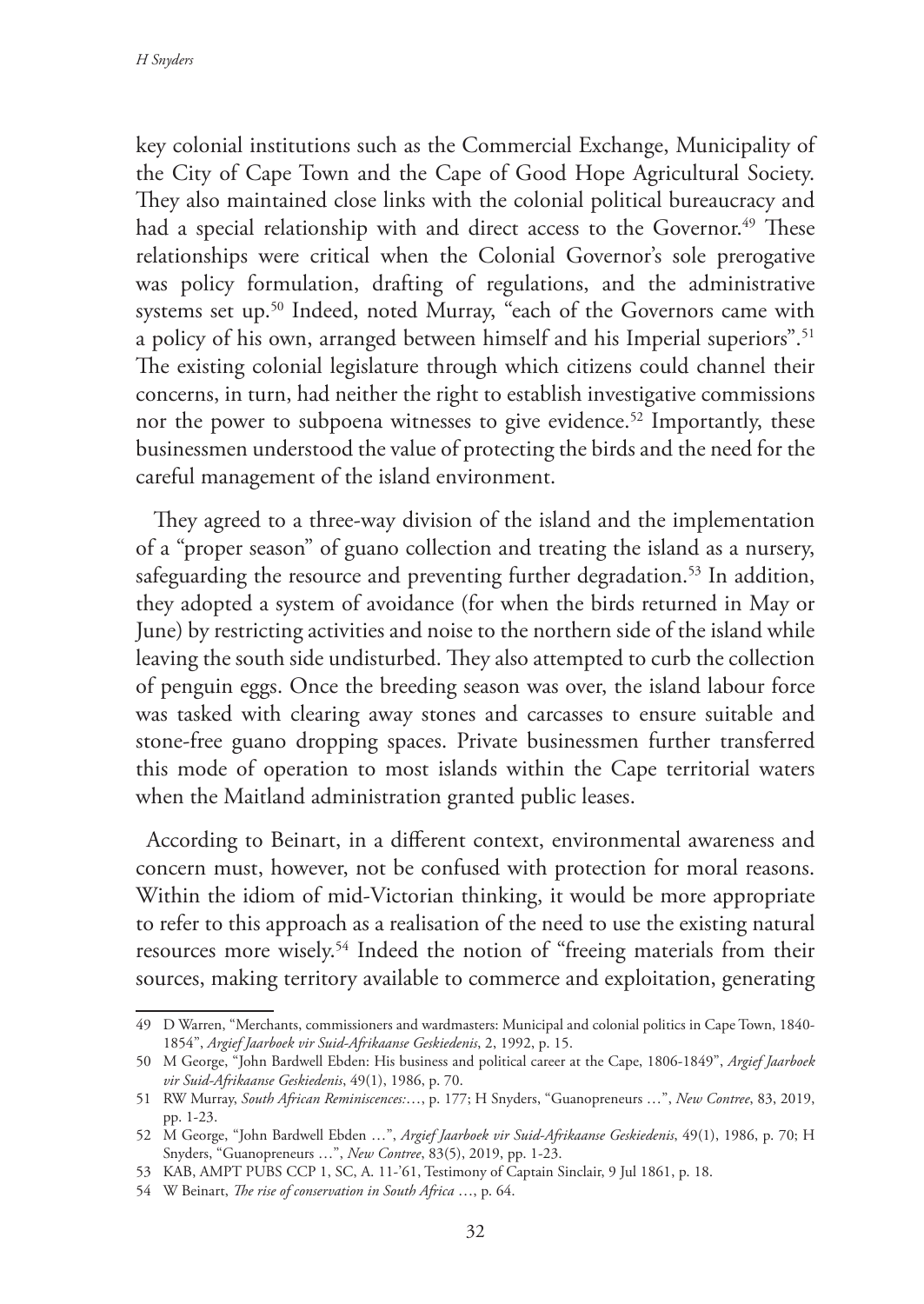revenue to justify colonial costs", was an integral part of the general worldview of most Victorian businessmen.55 At the same time, "attitudes conducive to the disinterested protection of wildlife" in general were, however, "still in its infancy".56 The protection of seabirds was thus clearly a matter of managing an economic resource for long-term prosperity consistent with the 'moral ecology', that is "beliefs, practices, and traditions that governed how ordinary rural folk interacted with the environment" of the time.<sup>57</sup>

For ease of mining and minimising general disruption and avoiding conflict between work teams, the islands along the Namibian coast were divided into three distinct operational zones by the individual work teams that a company headman supervised. All groups however shared the available landing stages and makeshift jetties.<sup>58</sup> Furthermore, the collectors fixed boundaries and drew maps to demarcate ownership.<sup>59</sup> Walls were built to keep the wind and sea at bay and timber fences erected to prevent penguins from entering the demarcated breeding areas.6018 The island workforce also killed seagulls when necessary to prevent them from stealing the other guano-producing birds' eggs.61 They also had to protect the island from unauthorised landings by possible competitors and enemies (following the principle of "defence of the whole and the protection of the whole").<sup>62</sup> A fully armed boat were also kept on standby to discourage unauthorised landings.<sup>63</sup> These steps to avert an external attack, were supplemented with the appointment of Captain Carrew as Justice of the Peace in 1854 to provide law and order on Ichaboe Island. As the designated and shipmaster-appointed peace officer, he was tasked with enforcing regulations that Cape Town businessman, Aaron de Pass of the company A & E de Pass, drew up on behalf of all the island's occupiers for this specific purpose.<sup>64</sup> These measures in the absence of official government control laid the basis for treating guano-producing seabirds as a national

<sup>55</sup> MT Bravo, "Review Essay: The geography of an empire licensed by providence", *Annals of Science*, 59, 2002, p. 416.

<sup>56</sup> W Beinart & P Coates, *Environment and history: the taming of nature in the USA and South Africa* (London, Routledge, 1995), p. 30.

<sup>57</sup> K Jacoby, *Crimes against nature: Squatters, poachers, thieves, and the hidden history of American conservation* (Oakland, University of California Press, 2014), p. 3.

<sup>58</sup> KAB, AMPT PUBS, CCP 1/2/1/9, SC, A11-'61; Testimony of Sheperd, 5 July 1861, p.1.

<sup>59</sup> KAB, Government House (GH) 21/18, Angra Pequena Joint Claims Commission, Testimony of John Gove, 20 Apr 1885.

<sup>60</sup> KAB, GH 21/18, Angra Pequena Joint Claims Commission, Testimony of Christian William Pettersen, 20 Apr 1885.

<sup>61</sup> KAB, GH 21/18, Angra Pequena Joint Claims Commission, Testimony of J Spence, 31 Mar 1885.

<sup>62</sup> KAB, AMPT PUBS, CCP 1/2/1/9, SC, A.11-'61, Testimony of R. Granger, 11 Jul1861, p. 52.

<sup>63</sup> KAB, AMPT PUBS, CCP 1/2/1/9, SC, A.11-'61, Testimony of Spence, 9 Jul 1861, p. 26.

<sup>64</sup> KAB, AMPT PUBS, CCP 1/2/1/9, SC, A.11-'61, Testimony of B. Sinclair, 9 Jul 1861, p. 19.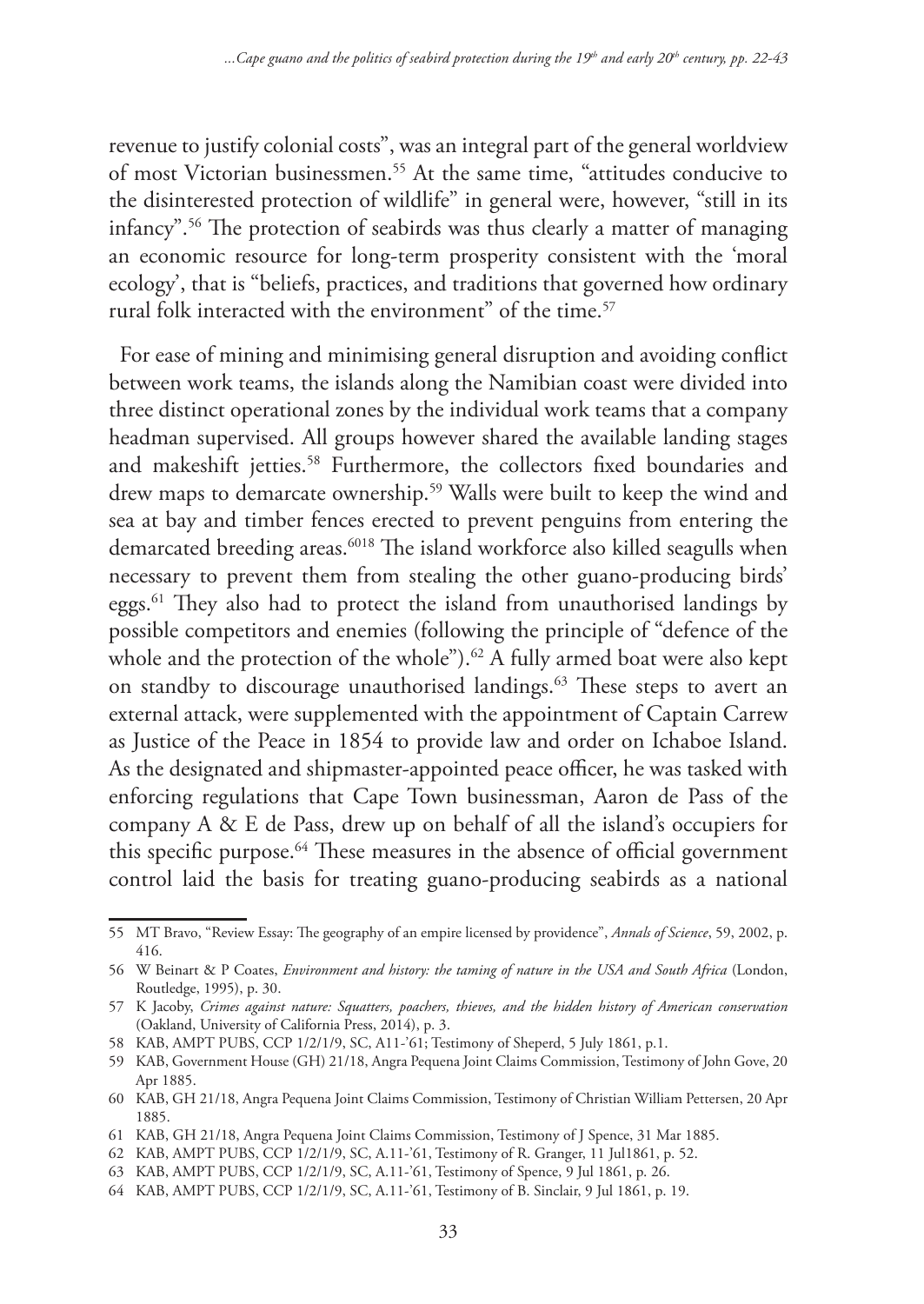resource.65 These measures remained in vogue until 1889, and laid the basis for the subsequent control and protection regime for government-controlled islands; within and outside the Cape's territorial waters.

Beyond these private measures, the Cape Colony lacked a formal bird conservation regime for a considerable period. Since Great Britain had never owned any guano islands that were explicitly mined to service the fertiliser industry,66 the official protection of seabirds specifically for commercial reasons, was never an issue of governance. Like other birds, seabirds were regarded as legitimate objects for target shooting, a leisure past-time practised by the well-to-do in the Victorian world. In 1868, after a particularly bad season of slaughtering on the Yorkshire coast, a group of interested people under the leadership of the Reverend Henry Frederick Barnes-Lawrence, Vicar of the Priory Church of Bridlington, established the Association for the Protection of Sea-Birds*,* a broad alliance of local landowners, prominent clergymen and several Members of Parliament.<sup>67</sup> On 26 February 1869, one of its members in the House of Commons, Christopher Sykes MP, tabled a Bill for the Preservation of Sea Birds to give further impetus to their declared commitment. On this occasion and in support of the new legislation, Sykes made two claims. Firstly, he stated that his actions enjoyed the support of all classes of his constituents and secondly, that he was acting in the national interest (on behalf of the "thoughtless pleasure seekers" as he put it) to prevent the English coast from being turned into a "silent wilderness".68 The significance of Sykes' actions, more than the veracity of his statements about broad-based support, is the issue here. The idea of promulgating a designated act to preserve seabirds specifically was a novel one and indeed the first such measure in Britain and its Empire to achieve this objective. The motivation behind its formulation – "preventing a silent wilderness" – displayed what Carruthers in a different context has called a "broader environmental sensitivity" which in turn, is a pre-condition for a long-term commitment to nature conservation.69

<sup>65</sup> RW Rand, *Die staatsghwano-eilande Voëls en Pelsrobbe. Pretoria: Departement van Landbou*, 1950, p. 10.

<sup>66</sup> Those Britons interested in providing products to the fertiliser market and working on home soil, however, found the mining of coprolite a viable alternative. See Bernard O'Connor, "The origins and development of the British coprolite industr*y, Mining History*, 14(5), 2001.

<sup>67</sup> University of Hull Archives, Pressure Group Archives Subject Guide: Association for the Protection of Sea Birds (available at http://www.hull.ac.uk/arc/collection/pressuregrouparchives/apsb, as accessed on 15 Jun 2009).

<sup>68</sup> House of Commons Debates (HCD), 26 February 1969, volume 194, columns 404-406 (available at http:// hansard.millbanksystems.com/commons/1869/feb/26/leave, as accessed on 15 Jun 2009).

<sup>69</sup> J Carruthers, "Changing perspectives on wildlife …", *Society and Animals*, 13(3), 2005, p. 192.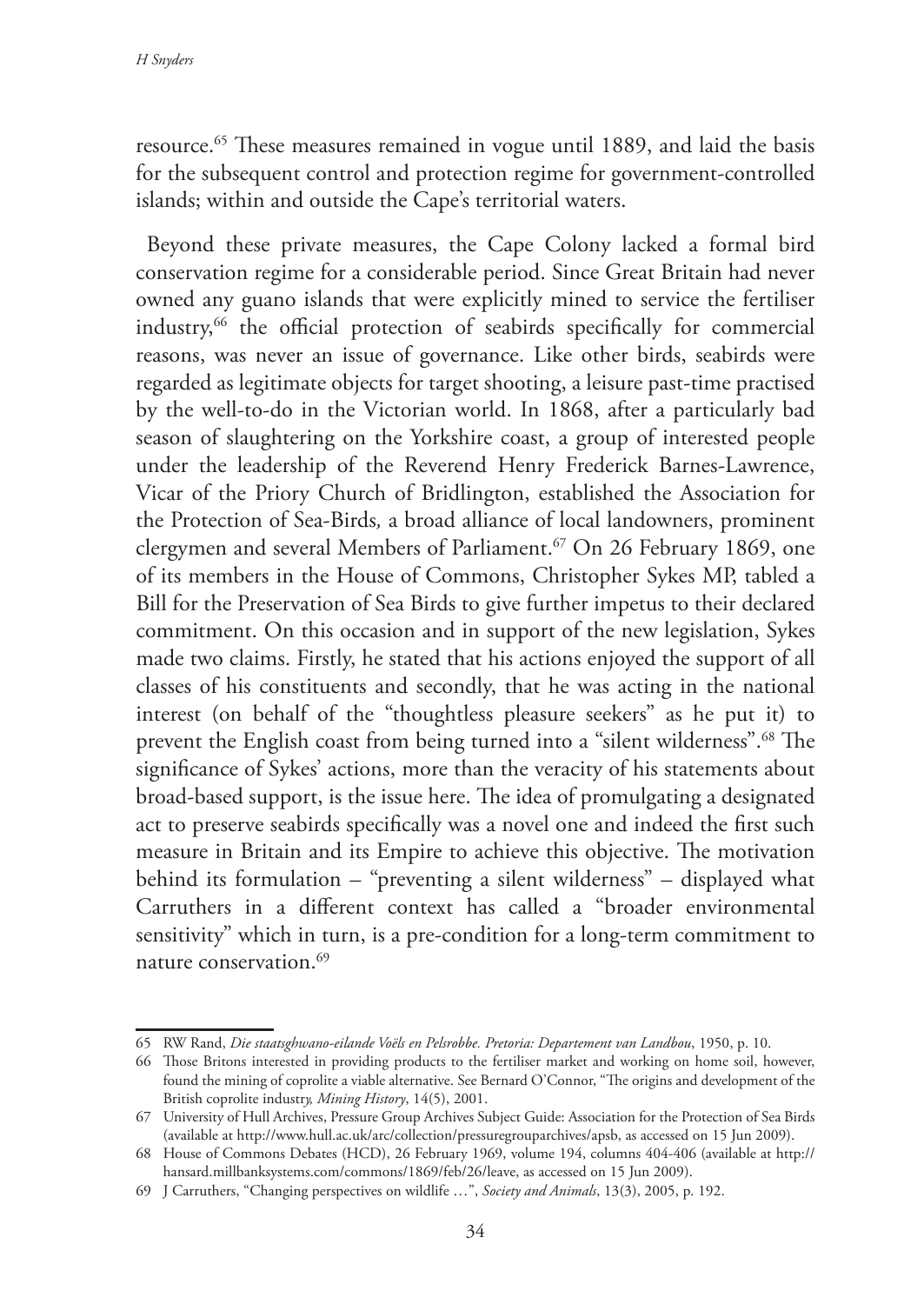The promulgation of the English Sea Birds Preservation Act during the year was not only in line with the thinking of British scientist Alfred Newton about extinction, but also a result of "sentiment 'a right feeling – a feeling sanctioned by humanity, by Science, and by our own material interests'", and one that opposed "wanton destruction by humans" because it was "neither good nor natural" and the "evil product of human ignorance".70 It further "sought to protect seabirds by prohibiting the taking of eggs between 1 March and 30 June and prohibiting their slaughter in summer (when the old birds had moulted and the young were not yet fledged to fly) between 31 May and 31 August".71

Up to the 1870s, there was very little incentive for promulgating specific legislation to protect seabirds and, by implication, the international guano trade. This situation started to change against the background of increasing farming demand for cheap or subsidised fertiliser. The demand of emerging mining communities for staples like wheat and wine following the discovery of minerals in Griqualand-West in 1867, motivated the demand for cheap guano in the Cape Colony from the 1860s onwards. Eager to respond to the new market opportunities but constrained by the geophysical environment, Cape farmers with a commercial orientation, attempted to improve their land by importing chemical fertilisers. However, commodity traders, who started to sell cheap imported wheat,<sup>72</sup> flour and rice,<sup>73</sup> undermined their efforts to produce a surplus. Farmers in the principal wheat-growing districts of Stellenbosch, Malmesbury and Paarl established the Malmesbury Protection Committee (MPC) in 1869 to advance their interests and push for government intervention.74

The MPC, as interest-group demanded tariff protection, and a fair return on capital investment. As an organisation of wheat farmers, its limited membership and restricted geographical spread somewhat restricted its effectiveness. They, however, had direct access to a large number of public representatives in the colonial legislature. Their demand for a solid return

<sup>70</sup> HM Cowles, A Victorian extinction: Alfred Newton and the evolution of animal protection", *The British Journal for the History of Science*, 46(4), 2013, p. 697.

<sup>71</sup> R Clarke, *Pioneers of conservation: The Selborne Society and the Royal SPB* (London, Selborne Society, 2004), p. 4.

<sup>72</sup> KAB, AMPT PUBS, CCP A.39, Printed paper of the House of Assembly, Cape of Good Hope, Report of the Select Committee on the Guano Islands, Oct 1899 (A.39-'99 Guano Islands), pp. 25-26.

<sup>73</sup> M George, "John Bardwell Ebden:…", p. 104.

<sup>74</sup> H Giliomee, "Aspects of the rise of Afrikaner capital and Afrikaner nationalism in the Western Cape, 1870- 1915", WG James & M Simons, *The angry divide: Social and economic history of the Western Cape* (Cape Town, David Philip, 1989), p. 65.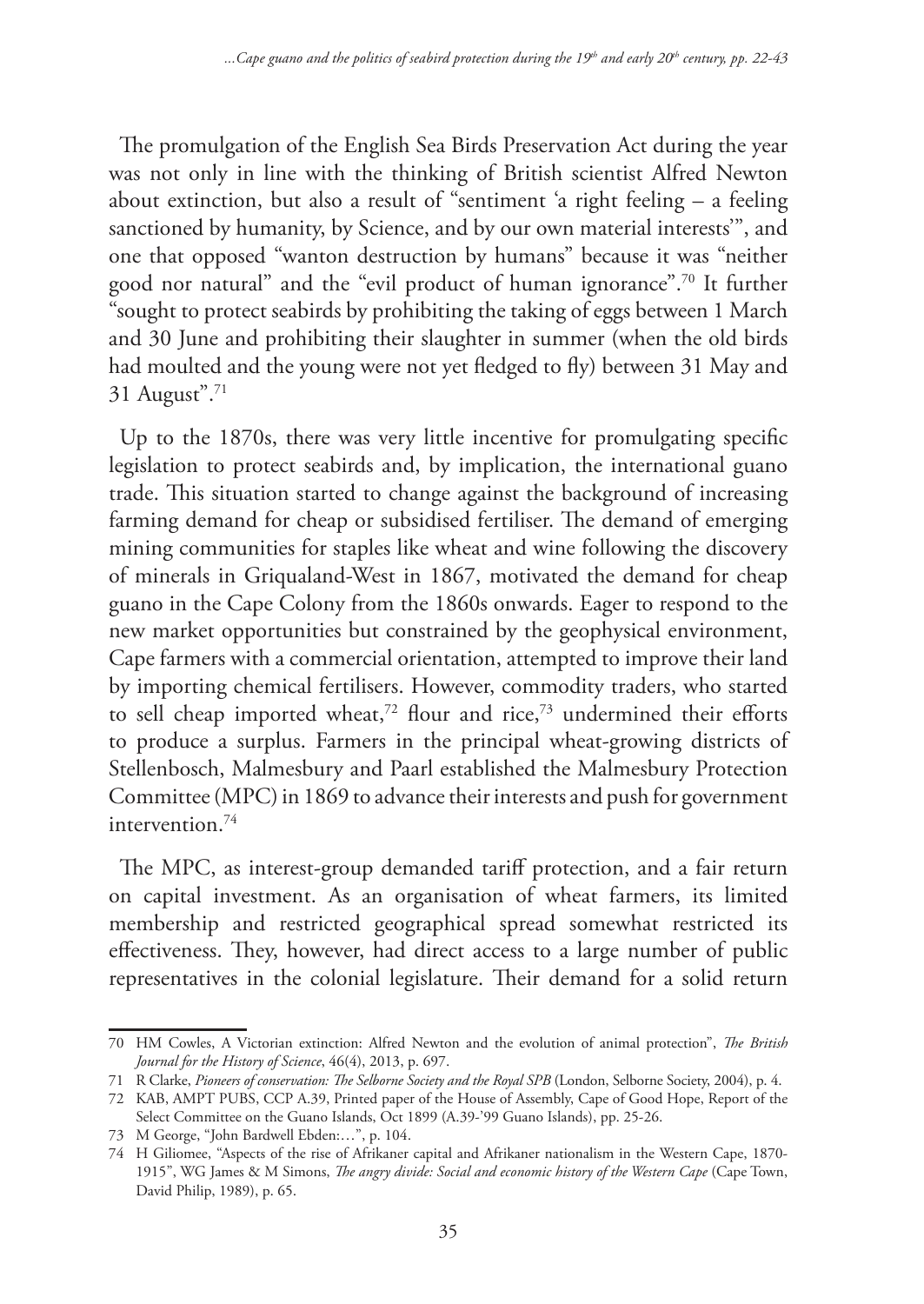on investments was also shared by a larger and a well-organised colonial business network who similarly believed in material progress, industriousness, business efficiency and private enterprise, and a bias for surplus as a source of income instead of subsistence.75 Wine farmers and their organisation, the Zuid-Afrikaansche Boeren Beschermings Vereeniging (BBV)/South African Farmers' Protection Association (SAFPA) joined the fight for better economic policy eight years later. Formed in reaction to a new round of governmentimposed excise duties on wine and spirits and "legislation oppressive to the farming community",<sup>76</sup> SAFPA stood for the protection, the advancement and promotion of farming entrepreneurship, and the general political and economic farming interests.77

Worsening economic conditions such as poor harvests during the 1880s created certain staple shortages and dependence on imported breadstuffs. The sale of wine, brandy and dried fruit on the Kimberley market also declined steeply. Following another poor harvest in the early years, wheat prices declined rapidly. With limited access to credit, farmers could not improve soil, product quality, mitigate natural disasters, diversify their operations or embark on a programme of mechanisation.<sup>78</sup> By 1888, wheat prices reached five shillings – an all-time low. An outbreak of *phylloxera* in the vineyards of the Boland further worsened the situation.

Faced with potential financial disaster, the agricultural community demanded state protection, official aid and assistance in fighting "merchants resisting protections under the banner of free trade".79 The Cape Legislature Assembly, composed of a significant number of farmer representatives, relented and in July 1889 resolved to place all guano islands under state control to provide "purchasers with a good article at a reasonable price, and by this means encourage production, chiefly of grain, to a greater extent".<sup>80</sup>

## **Useful animals – from game to seabird protection, 1889-1910**

The first indication of greater sensitivity towards animals' treatment in the

78 H Giliomee, "Aspects of the rise of Afrikaner capital …", WG James & M Simons, *The angry divide …*, p. 69.

<sup>75</sup> T Kirk, "The Cape economy and the expropriation of the Kat River Settlement, 1846-53", S Marks & A Atmore, *Economy and society in pre-industrial South Africa* (London, Longman, 1980), p. 237.

<sup>76</sup> MAS Grundlingh, "The parliament of the Cape of Good Hope with special reference to party politics, 1872 to 1919", *Archives Year Book for South African History* (Pretoria, Government Printer, 1969), p. 184.

<sup>77</sup> TRH Davenport & C Saunders, *South Africa: A modern history*, 5th edition (London, Longman, 2000), p. 108.

<sup>79</sup> H Giliomee, "Aspects of the rise of Afrikaner capital …", WG James & M Simons, *The angry divide …*, p. 75.

<sup>80</sup> KAB, Cape of Good Hope (COGH), Votes and Proceedings of the Legislative Council, 2 Jul 1889.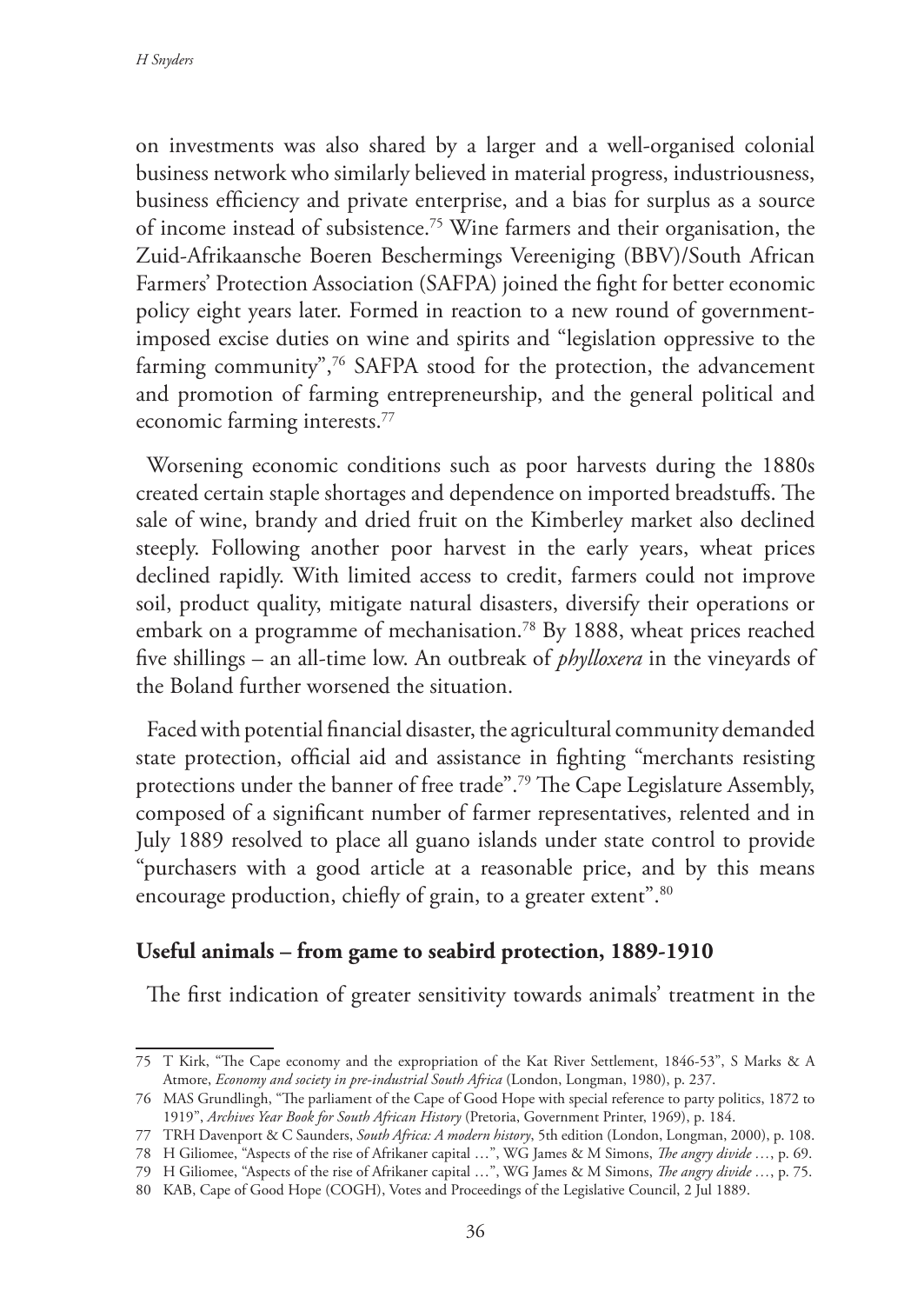Cape Colony dates back to the early 1800s when the colonial authorities started to enact measures to advance animal protection. Among the earliest legislation that signalled a new direction in animal-human relations in the Cape Colony, was the Game Law Proclamation (1822), the Amendment of Game Law: Elephants Act (1822) and Amendment of Game Law: Elands Act (1823). Almost six decades later, this amendment was followed by the Police Offences Act (Act 27 of 1882) that prohibited discharging firearms in animals' vicinity, wanton irritation and setting dogs on other animals. Section 5 of the said Act, specifically, made provision for the imposition of a maximum penalty of  $\text{\textsterling}2$  or 30-days imprisonment of transgressors.<sup>81</sup>

The first piece of legislation with any reference to winged-animals, was the Game Law Amendment Act of 1886, which in addition to stipulating the different buck types to be protected, also provided for the protection of wild ostrich, peacock, pheasant, grouse and guinea fowl collectively called "game birds". This Act specifically protected from and regulated against the "wilful" destruction, disturbance, illegal or unauthorised collection and sale of the game birds' eggs and chicks' removal without permission. These transgressions were punishable by a fine of £4 for a first offence, and £8 for any subsequent transgression.

In close succession and within the scope of twelve months, Proclamation 202 which was to form part of the Game Act (Act 36 of 1886), made provision for a "close time or fence seasons for the [hunting of] different kind of game". From 1 August to 31 January, the "close season", it was unlawful to "kill, pursue, hunt or shoot at any of the kind of game specified" with or without a license.82 Following stakeholders in the farming and non-farming sector's representations, this period was subsequently changed from 1 September to the end of February. No exceptions to the law were allowed, and even in cases where such game threatened to destroy crops and gardens, it was left to the Attorney-General to allow appropriate waivers of the sentence.<sup>83</sup> Thus when the Department of Crown Lands and Public Works took control of the Cape guano trade in 1890 in line with Resolution 2 of 2 July 1889, it started to operate within an environment wherein some form of animal protection was already institutionalised.

<sup>81</sup> KAB, COGH, Government Gazette, Police offences Act (Act 27 of 1882).

<sup>82</sup> KAB, AGR 67, Proclamation No. 202, 1887.

<sup>83</sup> KAB, AGR 67, 596, Assistant Law Adviser, Assistant Commissioner Crown Lands and Public Works, 17 Dec 1889.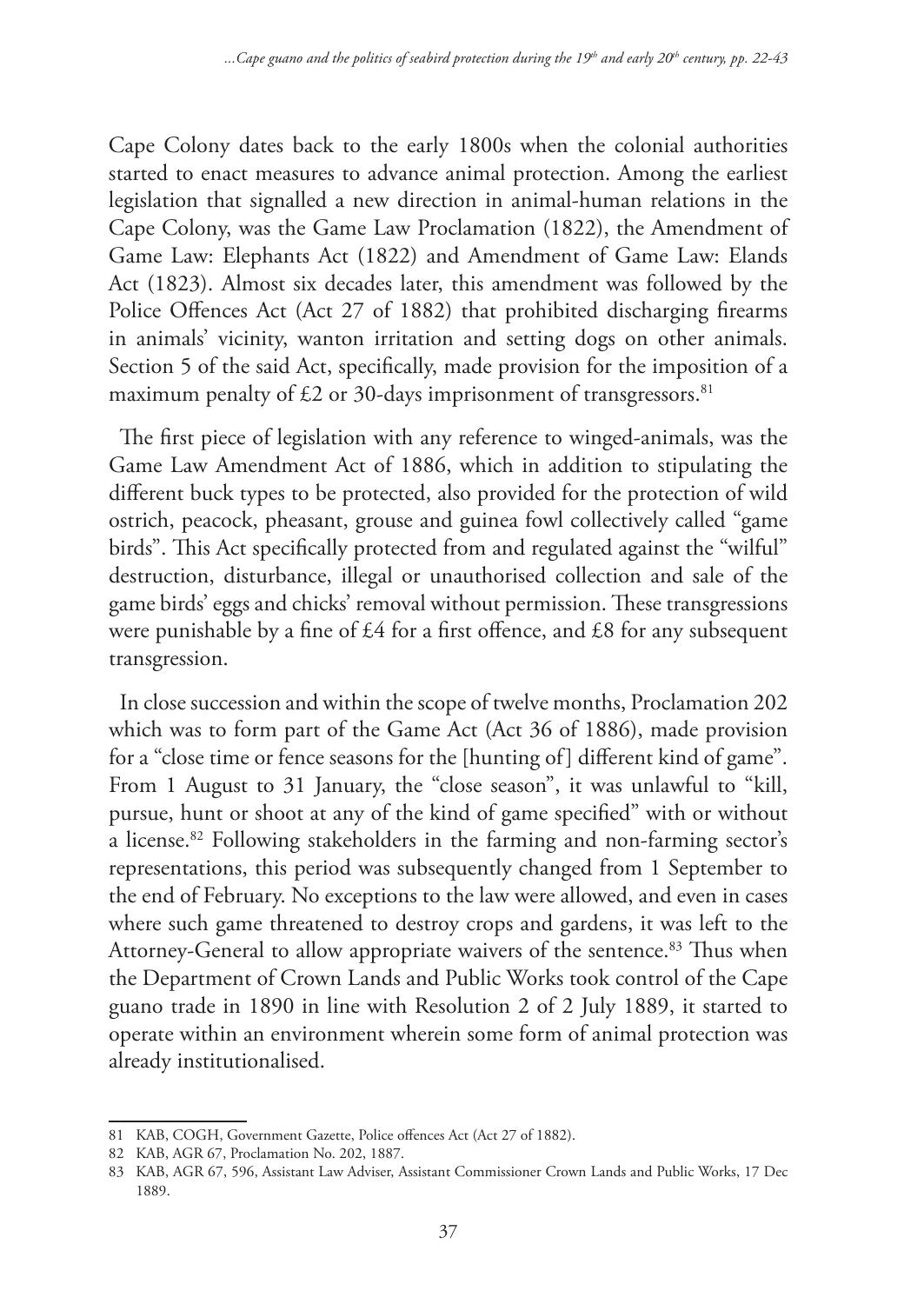Captain CH Jackson, appointed as the Government Guano Agent and Captain John Spence, his assistant, were responsible for the Cape guano islands' management and control. Whereas Jackson handled general administration, labour recruitment and the central guano depot management in Cape Town, the latter was tasked with supervising actual collection on the various islands. Both were veterans of the trade and intimately acquainted with the conservation measures that private entrepreneurs practised. As a result, they continued the established practices and banned the collection of penguin eggs and their killing for food since they represented the industry's future.84 Their approach directly resulted in the passing of Proclamation 316 of 1891 as part of the stipulations of the Game Act (Act 36 of 1886) during the subsequent legislative session.<sup>85</sup> Under this Proclamation, the wanton killing and disturbance of gannets, cormorants and penguins were outlawed.<sup>86</sup> Under this measure, the designated seabirds were protected for three years – from 1 February 1891 until March 1894. Transgressions were punishable by a minimum of six months' imprisonment with the option of a fine.

The inauguration of the new guano administration intersected with a wave of agitation from the farming sector for the inclusion and protection of an ever-growing list of animals of importance to the colonial agricultural economy under the Game Act. Among these were the ant-bear and the locust bird. In the former case, representatives from the South African Museum, various divisional councils, and several game-protection associations, strongly appealed for ant-bear protection for three years. The Western Districts Game Protection Association, supported by 43 divisional councils,<sup>87</sup> cogently argued that since this animal (in their view) was the "only animal we know of that destroys the destructive white ant", its protection was justified.<sup>88</sup> In addition to noting that reports were received of the creature being used as a source of food or leather for the making of saddles, the South African Museum in Cape Town argued that "its extinction would be a scientific calamity".<sup>89</sup> Similarly, supporters of the white and black stork (small and great locust bird) and the secretary-bird, argued that these animals should be protected for their utility value since they were the natural enemies of locusts and field mice, both the

<sup>84</sup> H Snyders & S Swart, "Discontented scoundrels ...", *Historia*, 58(1), May, 2013, pp. 51-73.

<sup>85</sup> H Snyders, "Guanopreneurs …", *New Contree*, 83, 2019, pp. 1-23.

<sup>86</sup> KAB, AMPT PUBS, CCP 1/2/1/82, Memorandum on the Working of the guano islands (G55-'92), 21 May 1891.

<sup>87</sup> KAB, AGR 67, 596, Secretary: Divisional Council – Under Colonial Secretary, 7 Sept 1893.

<sup>88</sup> KAB, AGR 67, 596, Honorary Secretary: Western Districts Game Protection Association – Secretary of Lands, Mines and Agriculture, 6 Feb 1893.

<sup>89</sup> KAB, AGR 67, 596, Memorandum: Curator, South African Museum, 18 Nov 1890.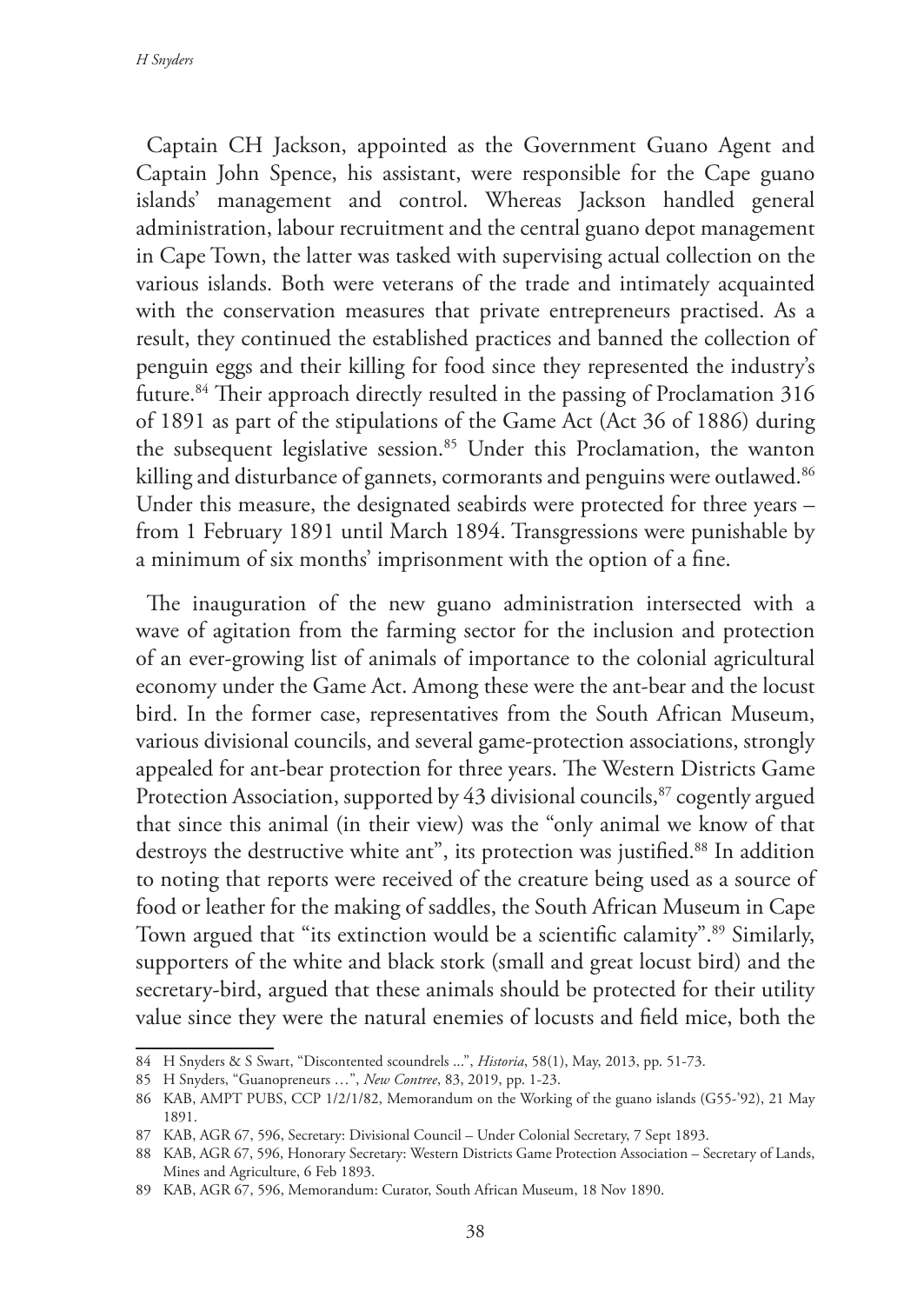scourge of local agriculture.<sup>90</sup>

Confronted by these demands, the Secretary of Lands, Mines and Agriculture proposed that it might become necessary to consider including a provision of a clause in the existing legislation to provide for "extending the protection of Government to an animal peculiar to South Africa, inoffensive to any class of the inhabitants whether farmers or sportsmen and in real danger of becoming exterminated, more particularly by Natives".<sup>91</sup> This proposal resulted in the passing of the Game Laws Amendment Act of 1892. Although protection was afforded to these and other inclusions, the Act, in essence, prioritised the protection of buck (game) and a small number of what was called "game birds" such as the quail and the Namaqua partridge, wild ostrich, peacock, pheasant, grouse and guinea fowl. It specifically designated a hunting season during which killing of these animals and birds was allowed.

With the activation of the Cape guano legislation by the Department of Lands, Mines and Agriculture in 1892, the local demand for guano escalated. Orders were received from both individual farmers, institutions and organised groups in all Colony regions – including the Swartland, Breede River, the Southern Cape and Albany in the Eastern Province. The prospective buyers also insisted on paying a uniform price, irrespective of the distance from the central guano depot in Cape Town. Since the new administration was still in its first collection season and lacked sufficient stock, it was difficult to set easily affordable prices.<sup>92</sup> High transport costs also added more complications. Most of the early orders, therefore, had to be declined. Following an extremely wet season in 1892-1893, which affected both the volume and quality of the available stock, farmers demanded a price reduction.<sup>93</sup> Under the prevailing conditions, the Colonial Government refused, much to the displeasure of organised farming.

In a meeting held in Malmesbury in late 1892, the MPC resolved to demand that parliament lower the guano price to £6 per ton.<sup>94</sup> They further demanded credit sales, the appointment of official guano-sellers, the elimination of private sellers, the use of convicts as guano labour as a cost-cutting measure

<sup>90</sup> KAB, AGR 67, Peringuey Memorandum on the Birds in Mr Du Plessis' Game Laws Amendment Act, 13 Jul 1892.

<sup>91</sup> KAB, AGR 67, Secretary for Land, Mines and Agriculture – Under Colonial Secretary, 22 Sept 1892.

<sup>92</sup> KAB, AGR:231, 2153, Assistant Commissioner of Crown Lands & Public Works – W Mason, Secretary of the Knysna Political Association, 9 July 1891.

<sup>93</sup> KAB, AMPT PUBS, CCP 1/2/1/85, G58-'93.

<sup>94</sup> "De guano kwestie – een deputasie van Malmesbury en Omstreken", *De Zuid Afrikaan*, 17 Jan 1893.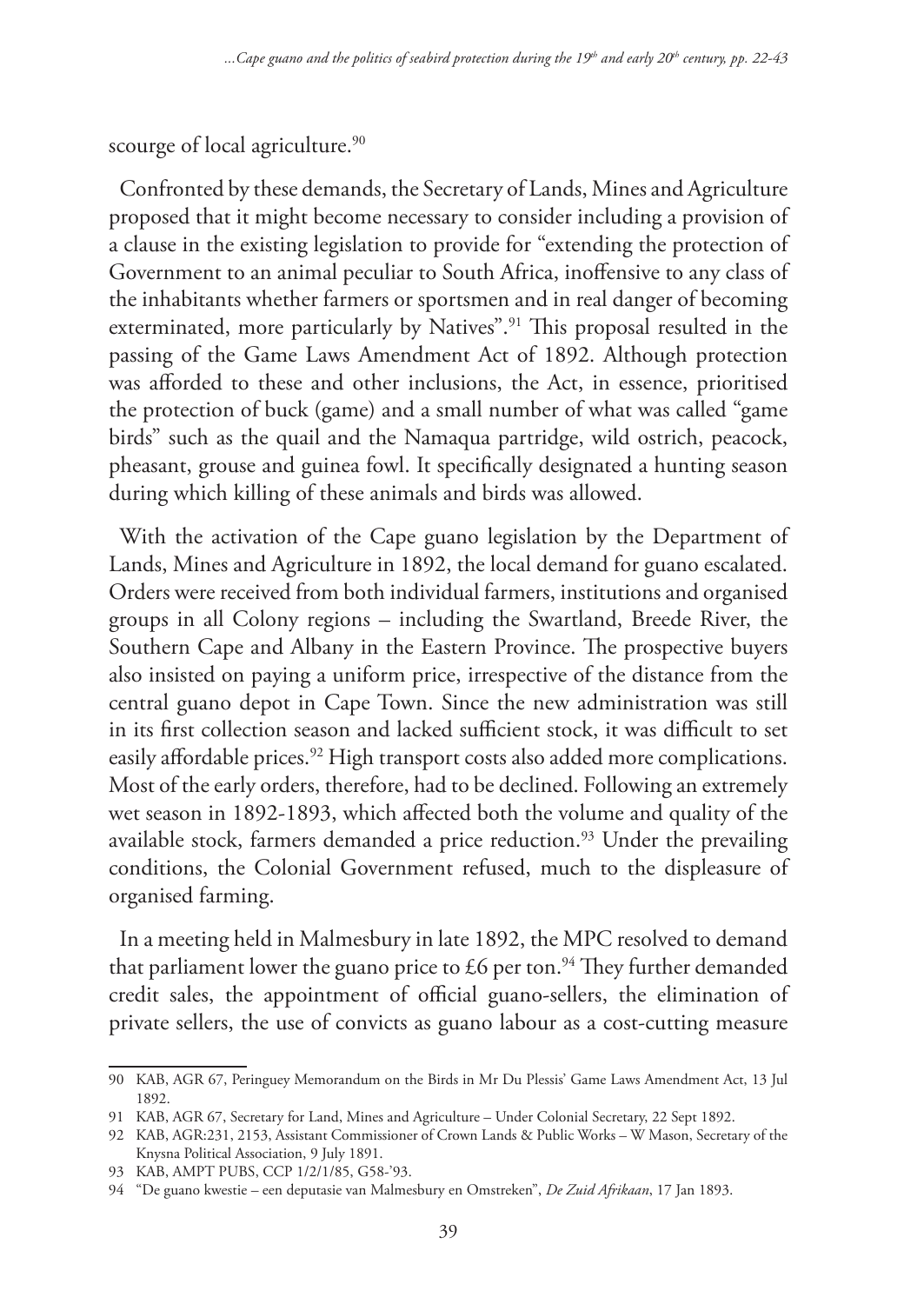and, significantly, the guano commission system's termination.<sup>95</sup> Spearheading this protest in the legislature from January 1893 onwards was a group of high-profile farmer-politicians, including A Louw (MLA for Malmesbury), D De Waal (MLA for Cape Town), Z De Villiers (MLA for Paarl), J Van der Spuy (MLA for Koeberg) and S Walters (Piketberg). They represented a strong agricultural constituency and their demands effectively divided the legislature with its diverse group of public representatives who similarly represented certain defined economic and regional interests. As a compromise, the colonial government committed to sending a proposal to the legislature about lowering the guano price during its next sitting in 1895. However, Louw, the local representative, vowed to continue to fight and demanded an even further price reduction to £5 per ton.

To address the significant gap between supply and demand and address other matters that also impacted the trade such as the continued killing of seabirds and egg-collection by unauthorised persons, the colonial administration, specifically the Department of Lands, Mines and Agriculture, published Proclamation 499 in December 1893. This measure laid down specific rules and regulations for the protection of seals and seabirds.<sup>96</sup> After 1894, the protection of certain seabird's classes was further extended under the stipulations of the Fish Protection Act (Act 15 of 1893). This measure explicitly prohibited unauthorised landing on the islands for sealing and egg collecting. It also placed a ban on the use of firearms, nets and boats for these purposes.<sup>97</sup>

A local farmer in the Knysna District, Samuel A Deacon, discovered bat guano within caves located on government land close to the Storms River Mouth amid the colonial government and farmers' tug-of-war about cheaper and subsidised guano. Bat guano, known for its high concentrations of nitrogen and phosphorous<sup>98</sup> and used in the manufacturing of gunpowder in the USA, formally entered the world of fertilisers as far back as 1876, following a report about its effectiveness in the popular magazine, *Scientific American*. 99 Although earlier Australian reports mentioned its use in sugar-cane farming in the West Indies, its potential for agricultural purposes was seemingly not immediately

<sup>95</sup> "Guano", *Ons Land*, 17 Jan 1893.

<sup>96</sup> KAB, COGH, Government Gazette: Proclamation no. 499, Rules and Regulations for the Protection of Seals and Seabirds, 27 Dec 1893.

<sup>97</sup> KAB, AMPT PUBS, CCP 1/2/1/90, Memorandum on the working of the guano islands (G66-'94).

<sup>98</sup> M Kasso & M Balakrishnan, "Ecological and economic importance of bats (Order Chiroptera)", *ISRN Biodiversity,* Nov 2013, p. 5.

<sup>99</sup> "Bat guano", *Scientific American*, 35(9), Aug 1876, pp. 136-137.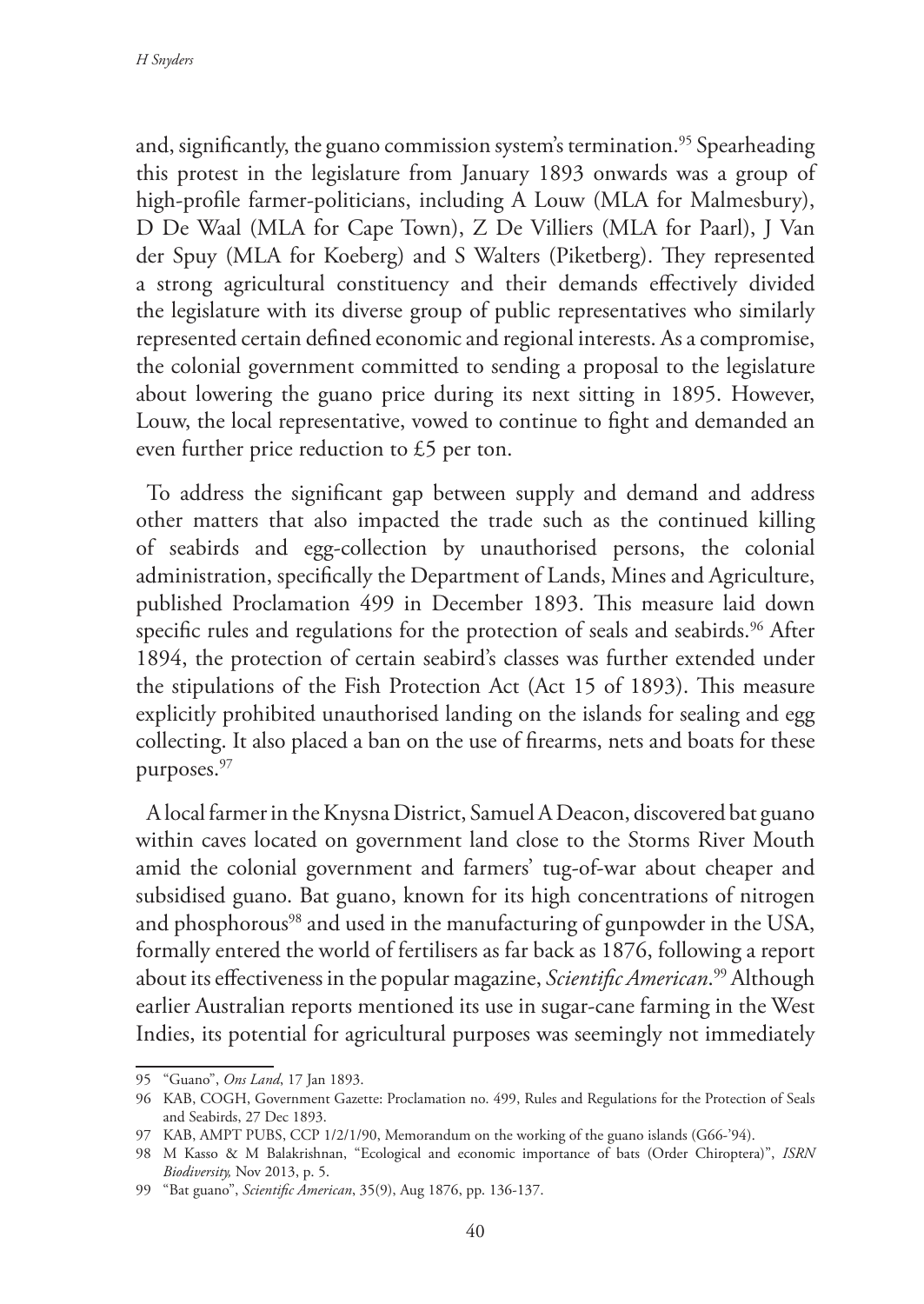grasped.100 Four years earlier, Poland extended legal protection to both birds and bats. They were followed by the Netherlands four years later with their *Wet van 25 Mei 1880, tot Bescherming van Diersoorten, nuttig voor Landbouw of Houtteelt* (Act for the Protection of Animal Types Useful to Agriculture and Wood Cultivation). Economic considerations purely drove these measures since they provided farmers with affordable means to control insects harmful to agriculture and obtain free excrement for fertiliser purposes.101 Deacon's discovery and subsequent request for chemical analysis of a sample were thus well-founded. Although the analysis' results disqualified the product as 'guano' and described it as little more than "a rich soil" that "would not pay to use it on a larger scale as a manure",102 was potentially still exploitable and could be mined profitably by following a low-risk approach involving minimal capital commitments, and working of the caves as individual "business units" using low-cost labour.<sup>103</sup> Against this background HG Fourcade, a nearby farmer started to exploit the source for commercial reasons.<sup>104</sup> Consequently, the bat guano trade and bats' potential as useful animals became an integral part of developing legislation.

Despite the legislation to secure a sustainable supply of guano, shortfalls continued to occur and intensified the battle between farmers and the colonial parliament. In the immediate period before the start of the Anglo-Boer War (South African War), the authorities acceded to at least one price reduction (1896) and the appointment of two investigative commissions into the guano islands' management (1897 and 1899). It also stopped guano exports to the Orange Free State, Transvaal and Lorenzo Marques to better service local farmers. During the Anglo-Boer War, the colonial authorities also establish several depots at various railway stations to ensure a sustained supply during the war (1899-1902). Notwithstanding, shortages continued. Seabirds, the main producers of the product, however, continued their protected status. This period also saw the Bird Protection Act (Act 42 of 1899) passed. Under this Act, protection was extended to wild birds, including pigeons<sup>105</sup> and the fiscal shrike;<sup>106</sup> inaugurating the Cape Colony's

<sup>100</sup> "Guano", *Cornwall Chronicle* (Launceston, Tasmania), 26 Sept 1849.

<sup>101</sup> AM Voûte & C Smeenk (eds.), *Vleermuizen* (Zwolle, Waanders Uitgevers, 1991), pp. 129-130.

<sup>102</sup> KAB, AGR 236, 2299, JC Rademeyer: Analyst – Secretary for Lands & Agriculture, 28 Oct 1892.

<sup>103</sup> C Van Onselen, *Chibaro: African mine labour in Southern Rhodesia, 1900-1933* (Toronto, Canada, Longwood Publishing Group, 1976), pp. 21;100.

<sup>104</sup> KAB, PAS 2/799, L73/C/51, Charl W Malan – Minister of Agriculture, 10 Jul 1919.

<sup>105</sup> KAB, COGH, Act 22 of 1907, Protection of Wild Birds Act as amended.

<sup>106</sup> KAB, Municipality of Cape Town, 3/CT: 4/1/1/51, Under Secretary of Agriculture – Town Clerk of Cape Town, 26 Sept 1903.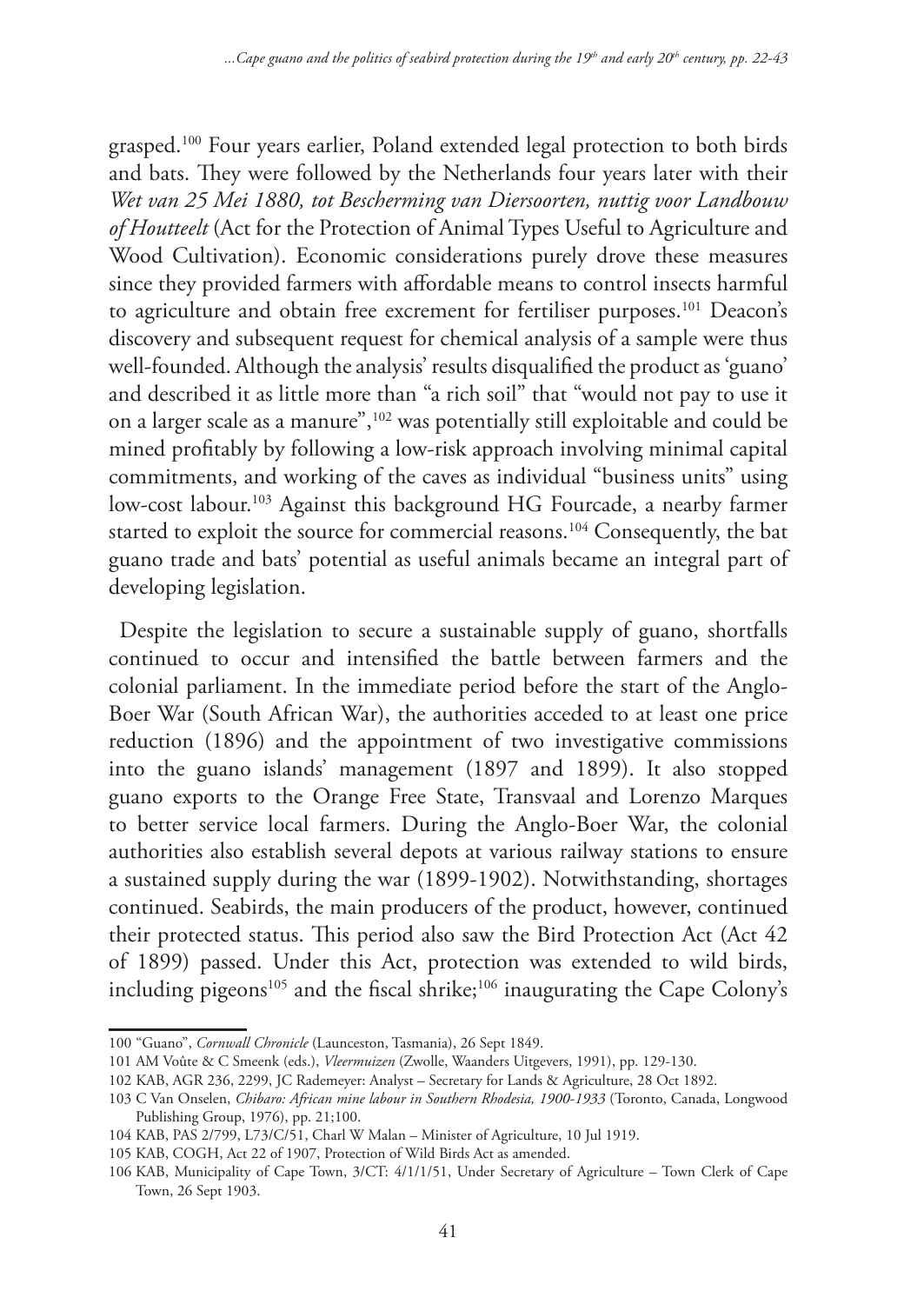shift towards protection as a moral, rather than an economic imperative.

#### **Conclusion**

In the aftermath of the war, the supply constraints deepened; forcing many farmers to resort to the use of imported chemical fertilisers. By 1906 these imports from suppliers in England and Europe alone reached 12 337 tons.107 Attempts by unscrupulous dealers to exploit the insatiable demand for fertiliser by starting to sell inferior and 'fake' guano and compounds "adulterated by art",<sup>108</sup> was countered by the Cape government promulgating an Act to Regulate the Sale of Fertilisers, Farm Foods, Seeds and Pest Remedies (Act 20 of 1907, known as the Fertiliser Act) that provided for inspections, obligatory chemical analysis and penalties for transgressions.109 At the dawn of Union, Proclamation 498 of 1909, stipulated new conditions for landing on the bird and seal islands, killing and handling animals, and penalties for the unauthorised killing and disturbance of seals and birds.<sup>110</sup> Farmers, as a result, continued to agitate for cheaper sources of fertilisation. Following the further discovery of bat guano deposits in Transvaal, Orange Free State and on the Southern Cape coast in addition to those during the first decade of the new century before Union, new appeals were directed to the recently-installed Union Department of Agriculture requesting it to make a proper assessment of the product's quality and its potential commercial value.<sup>111</sup> Based on these results, new measures followed. According to Section 14 of Proclamation 136 of 1915, the Food & Fertilizers Act (Cape Act 20 of 1907) was amended and extended to cover bat guano. It formally reserved the term "guano" for "the nitrogenous excreta of [both] seabirds and bats" and that in the case of the latter, the term 'guano' be "preceded by the qualifying term 'bat'".112 Under

<sup>107</sup> F van Rhyn Greef, "Die Suid Afrikaanse kunsmisbedryf: Struktuur, gedrag en prestasie" (PhD, UP, October 1983), pp. 73; 75.

<sup>108</sup> Anon., "Agriculture: On the application of manures", *The Cornwall Chronicle*, Dec 1845, p. 6. See also Anon., "Our French agricultural letter", *Border Watch* (Gambier, South Australia), 4 July 1874; "Commercial fertilisers: What are they? Guano, ammonia and phosphates", *Australian Town and Country Journal* (Sydney), 14 Jun 1890, p. 22.

<sup>109</sup> New South Wales (Australia) promulgated a *Fertilizers Adulteration Act* in 1904. This legislation came into operation a year later and served as a model for the Cape Colony's legislation. ln the USA, the state of Maryland passed a guano inspection law as far back as 1853. See, for example, P Lesher, "A load of guano: Baltimore and the fertilizer trade in the nineteenth century", *The Northern Mariner/ le marin du nord*, 18(3-4), Jul-Oct 2008, pp. 121-128.

<sup>110</sup> KAB, COGH, Government Gazette, Proclamation No. 498 of 1909, 30 Nov 1909.

<sup>111</sup> National Archives of South Africa (NASA), Pretoria, Transvaal Archives Division (1900-1919) (TAD), G431, 1729/04, RTA Innes: Transvaal Meteorological Department – FB Smith: Director of Agriculture, 1 Sept 1904.

<sup>112</sup> NASA, Central Archive Repository (SAB), Department of Justice (JUS), 433, 1/10/17, Regulations Governing the Sale, Analysis, and Examination of Fertilizers, Farm Foods, Seeds, and Pest Remedies in the Province of the Cape of Good Hope, No. 36 of 1915, 30 Oct 1915.